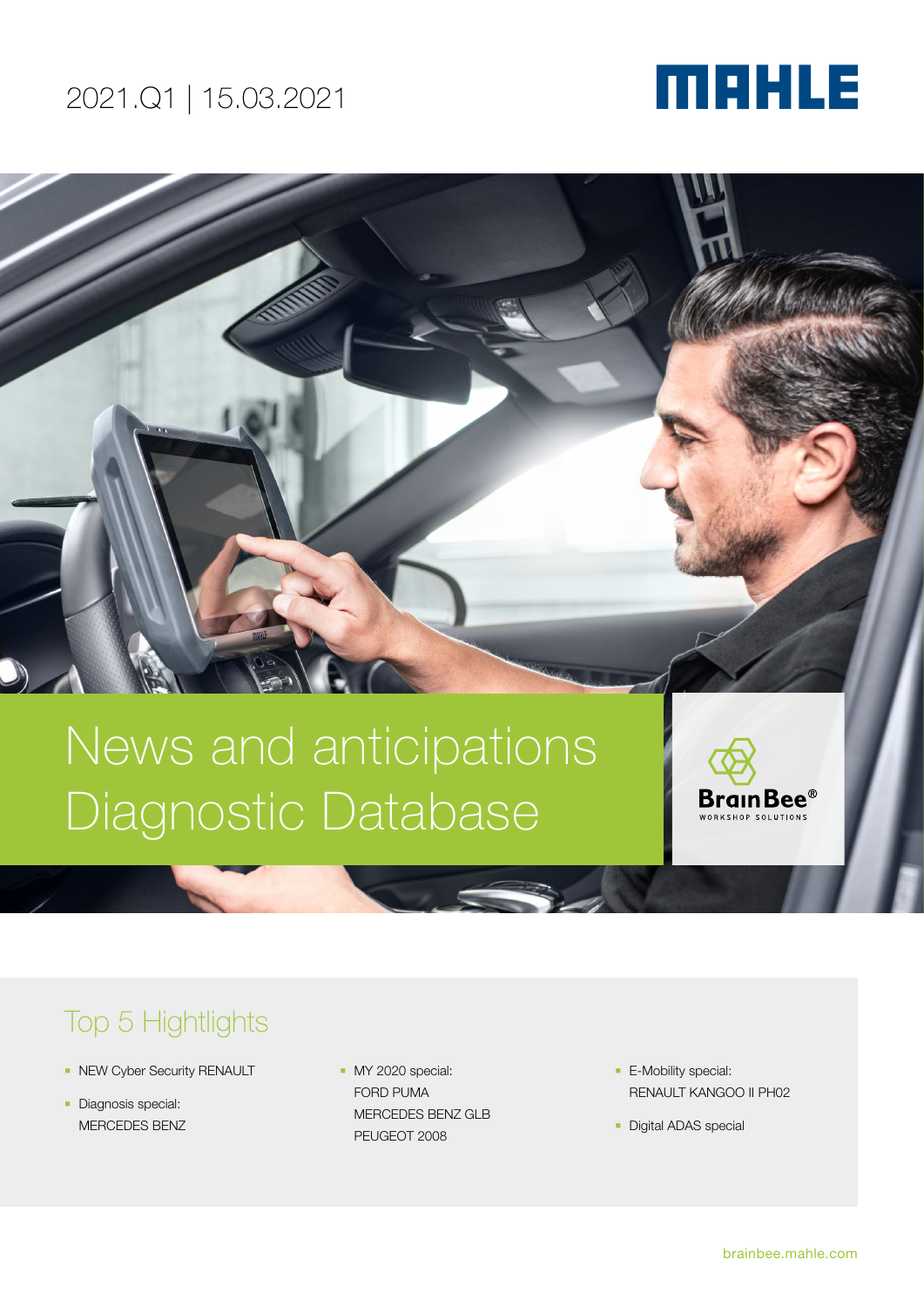

# New system distribution First 15 car makers



# Cyber Security Renault

# *CONNEX VCI is now compatible with the Renault "Unlock gateway module" software.*

Renault has recently introduced a cyber security system on some new models and will extend protection to the entire Renault and Dacia range.

When a vehicle is locked all activations and configurations are inhibited (fault codes erasing allowed). The system is based on the use of electronic certificates and the unlocking takes place through a Gateway control unit.

*To enable the Cyber Security RENAULT function in CONNEX, you just need to install in your PC (Windows) a free software, available in the download area of www.servicesolutions.mahle.com/ eu. Then you can simply unlock the car gateway throught the CONNEX VCI.*

Scan and dowload the software Cyber Security RENAULT (Windows)

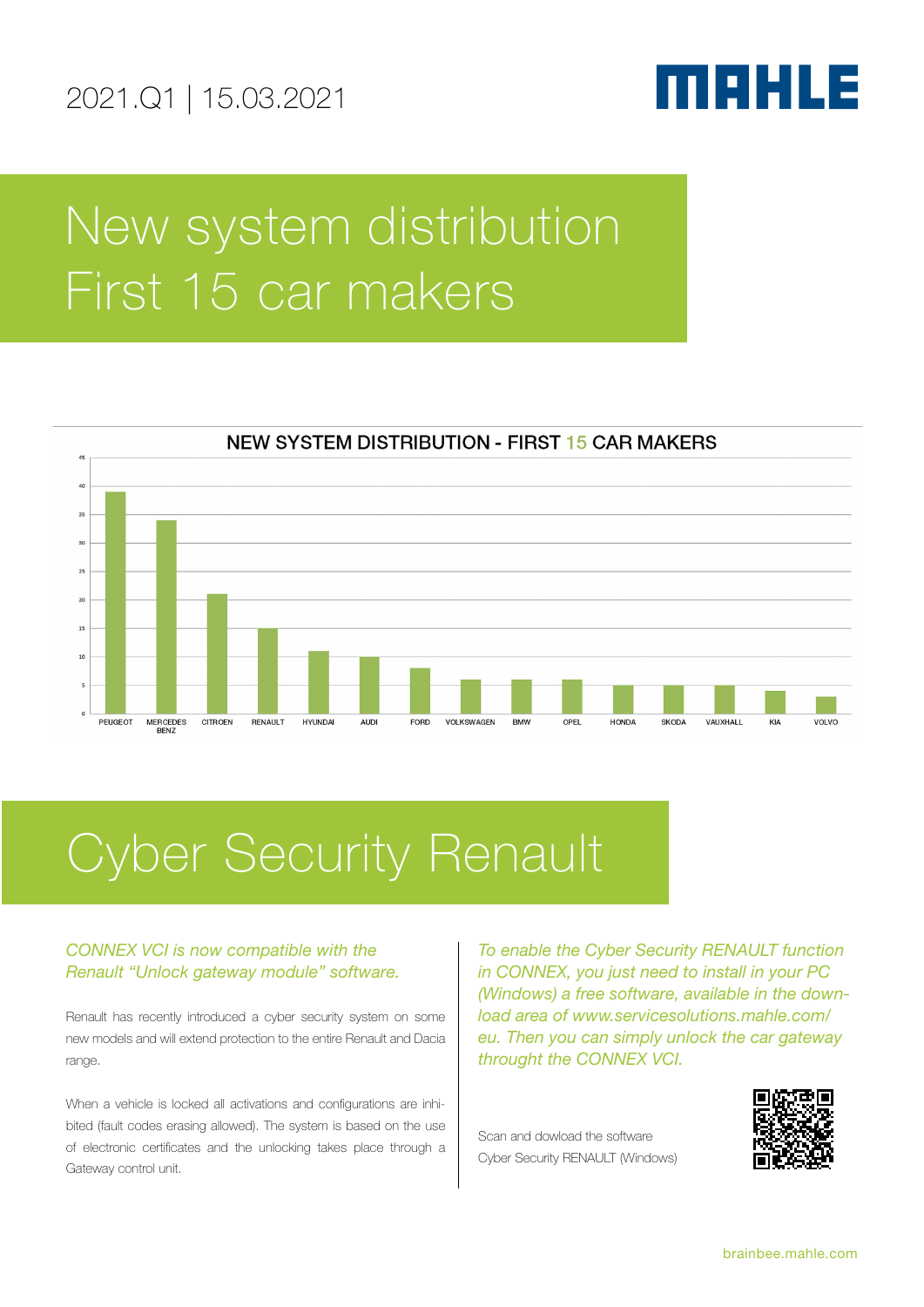# MAHLE

# Cyber Security | coverage

# ALFA ROMEO

- <sup>n</sup> GIULIA [2016] (952)
- **B** STELVIO [2016] (949)

# FIAT

- <sup>n</sup> 500L [2012] (330)
- <sup>n</sup> 500X [2015] (334)
- <sup>n</sup> DOBLO` [2009] (152)
- <sup>n</sup> DOBLO` CARGO [2009] (263)

# JEEP

- $\blacksquare$  CHEROKEE [2014] (KL)
- $\bullet$  COMPASS [2016] (MP)
- **GRAND CHEROKEE [2014] (WK2)**
- RENEGADE [2014] (BU)

# MERCEDES BENZ

- $\bullet$  A [2018] (177)
- **AMG GT [2018] (X290)**
- $B [2019] (247)$
- $\bullet$  C [2014] (205)
- <sup>n</sup> CLA [2019] (118)
- <sup>n</sup> CLS [2017] (257)
- <sup>n</sup> E [2015] (213)
- <sup>n</sup> EQC [2019] (293)
- <sup>n</sup> G [2018] (463)
- $\blacksquare$  GLA [2020] (247)
- <sup>n</sup> GLC [2015] (X253)
- <sup>n</sup> GLE [2019] (167)
- <sup>n</sup> GLS [2019] (167)
- $S$  [2014] (217)
- **No. 5** SL [2011] (231)

# RENAULT

- **CAPTUR II [2020]**
- **CLIO V [2019]**
- <sup>n</sup> ZOE II [2020]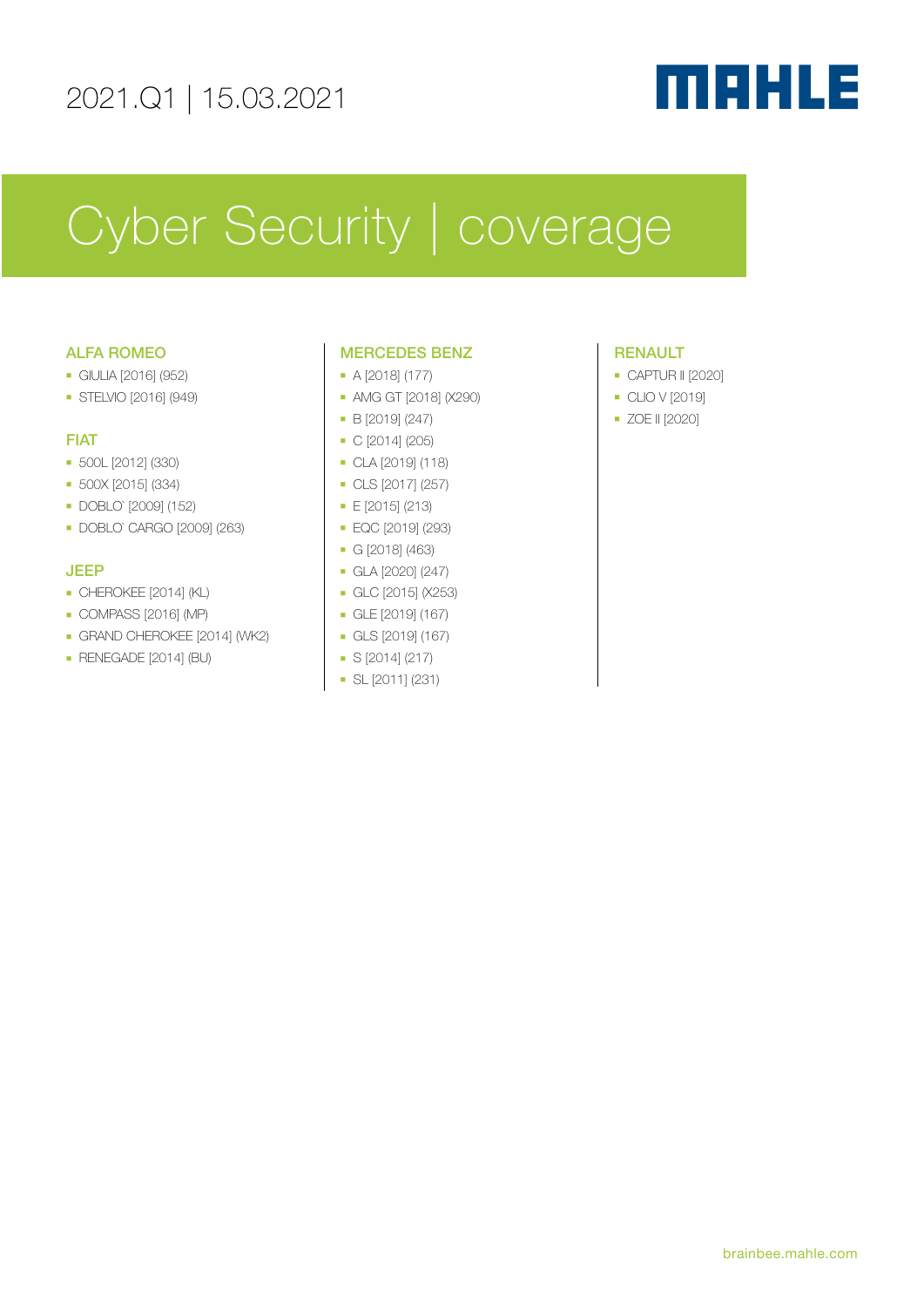# 2020.Q4 | 15.12.2020

# MAHLE

# Digital ADAS - News

# *Dynamic front radar calibration (moving vehicle)*

# LAND ROVER

**RANGE ROVER VELAR [2017] (L560)** 

# MERCEDES BENZ

<sup>n</sup> GLC [2015] (X253)

# RENAULT

- $CLO V$  [2019]
- **CAPTUR II [2020]**

# *Static front radar calibration (stationary vehicle with mirror)*

## AUDI

<sup>n</sup> A3 [2020] (8Y)

### **SKODA**

<sup>n</sup> RAPID [2012-2019] (NH)

## VOLKSWAGEN

**GOLF VIII [2020] (CD)** 

# *Dynamic front camera calibration (moving vehicle)*

# FORD

**KUGA [2020]** 

# *Initialization of the rain and light sensor*

## PEUGEOT

- **2008 [2020]**
- **508** [2018]

# *Dynamic 360° camera calibration*

## **MERCEDES**

- $ML$  [2012-2015] (166)
- <sup>n</sup> GLS [2015-2019] (X166)
- <sup>n</sup> GLE [2015-2019] (292)
- <sup>n</sup> GLE [2015-2018] (166)
- <sup>n</sup> GLC [2015] (X253)
- $C$  [2014] (205)
- <sup>n</sup> CLS [2011-2017] (218)
- <sup>n</sup> E [2009-2016] (207)
- <sup>n</sup> E [2009-2016] (212)
- $-$  GL [2012-2015] (X166)
- <sup>n</sup> GLA [2013-2019] (X156)

# *Static front camera calibration (stationary vehicle with target)*

# FIAT

<sup>n</sup> 500e [2020] (332)

# KIA

**• OPTIMA [2015] (JF)** 

# MERCEDES BENZ

 $GLB$  [2020] (247)

# **RENAULT**

- **CLIO V [2019]**
- **CAPTUR II [2020]**

# **SSANGYONG**

**TIVOLI [2015]** 

### SUZUKI

- $\blacksquare$  SWIFT [2017]
- $\blacksquare$  VITARA [2015] (APK)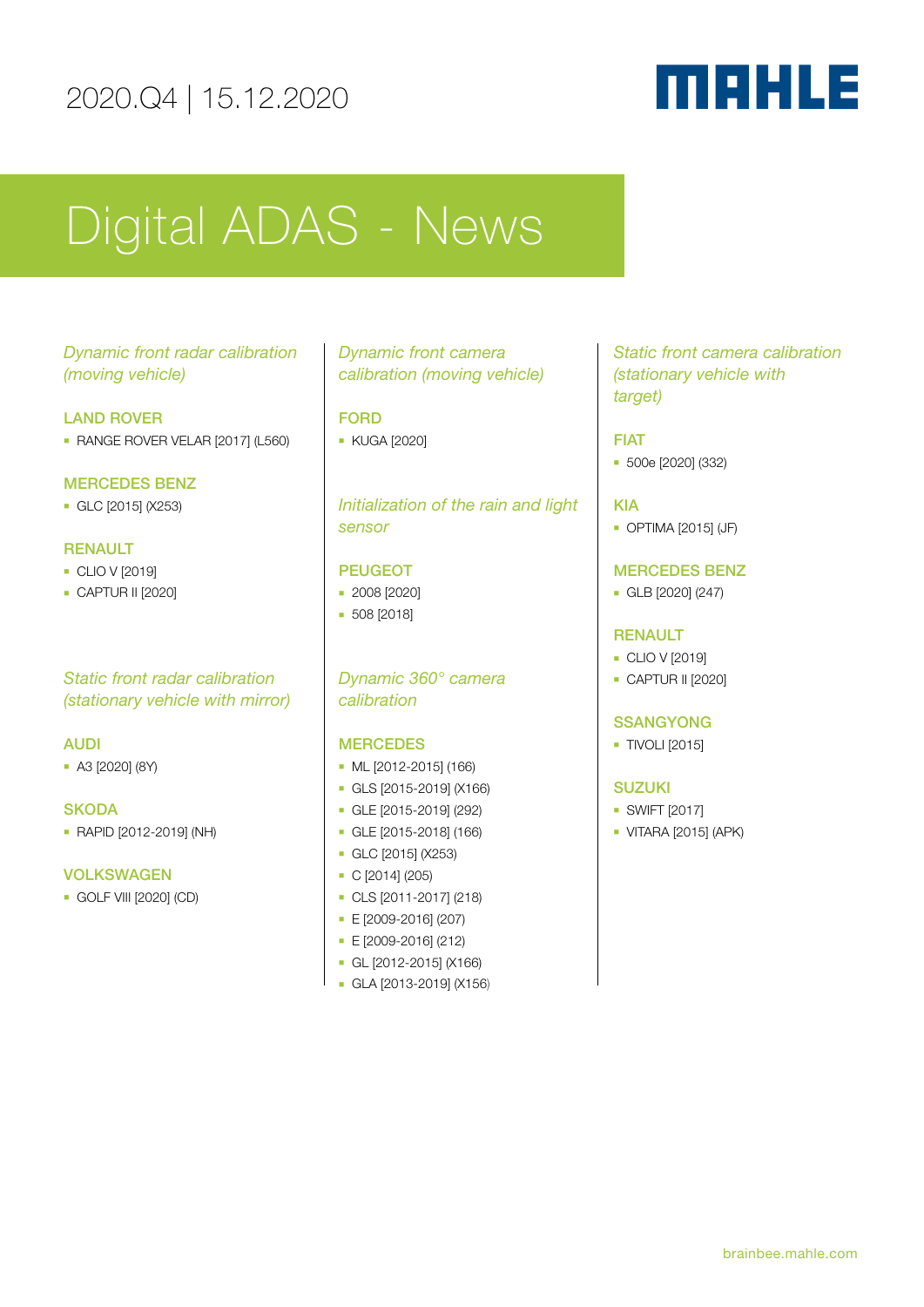# MAHLE

# Start & Stop

### AUDI - A3 [2012-2019] (8V)

- **Gear neutral position sensor adaptation**
- **Start/Stop**

## CITROEN - C3 [2016] (B61)

- **-** Gear neutral position sensor adaptation
- **-** Gear neutral position sensor adaptation
- **Reversible alternator replacement**
- **Start/Stop**

## CITROEN - C3 AIRCROSS [2017] (A88)

- **Battery replacement**
- **Gear neutral position sensor adaptation**
- **Reversible alternator replacement**
- **Start/Stop**
- **Example 3** Start/Stop function activation and deactivation

## CITROEN - C-ELYSEE [2013]

- **Battery replacement**
- **Gear neutral position sensor adaptation**
- **Reversible alternator replacement**
- Start/Stop

### DACIA - LOGAN II [2012] (X52)

**- Start/Stop** 

# DACIA - SANDERO II [2012] (X52)

**- Start/Stop** 

### FORD - PUMA [2020]

**- Start/Stop** 

### HYUNDAI - I40 [2011] (VF)

**- Start/Stop** 

# HYUNDAI - TUCSON [2015] (TL)

**- Start/Stop** 

### JEEP - RENEGADE [2014] (BU)

**F** Technical information

### KIA - CARENS [2013]

■ Start/Stop

KIA - OPTIMA [2011-2015] (TF)

**Start/Stop** 

# KIA - OPTIMA [2015] (JF)

**- Start/Stop** 

### KIA - SPORTAGE [2015] (QL)

**- Start/Stop** 

## NISSAN - MICRA [2017] (K14)

**Start/Stop** 

### OPEL - ADAM [2013]

- **Gear neutral position sensor adaptation**
- **Start/Stop**

### OPEL - CORSA E [2014-2019]

- **Gear neutral position sensor adaptation**
- Start/Stop

### PEUGEOT - 1007 [2004-2011] (A8)

**- Start/Stop** 

## PEUGEOT - 2008 [2013-2019] (A94)

- **Battery replacement**
- **Gear neutral position sensor adaptation**
- **Reversible alternator replacement**
- <sup>n</sup> Start/Stop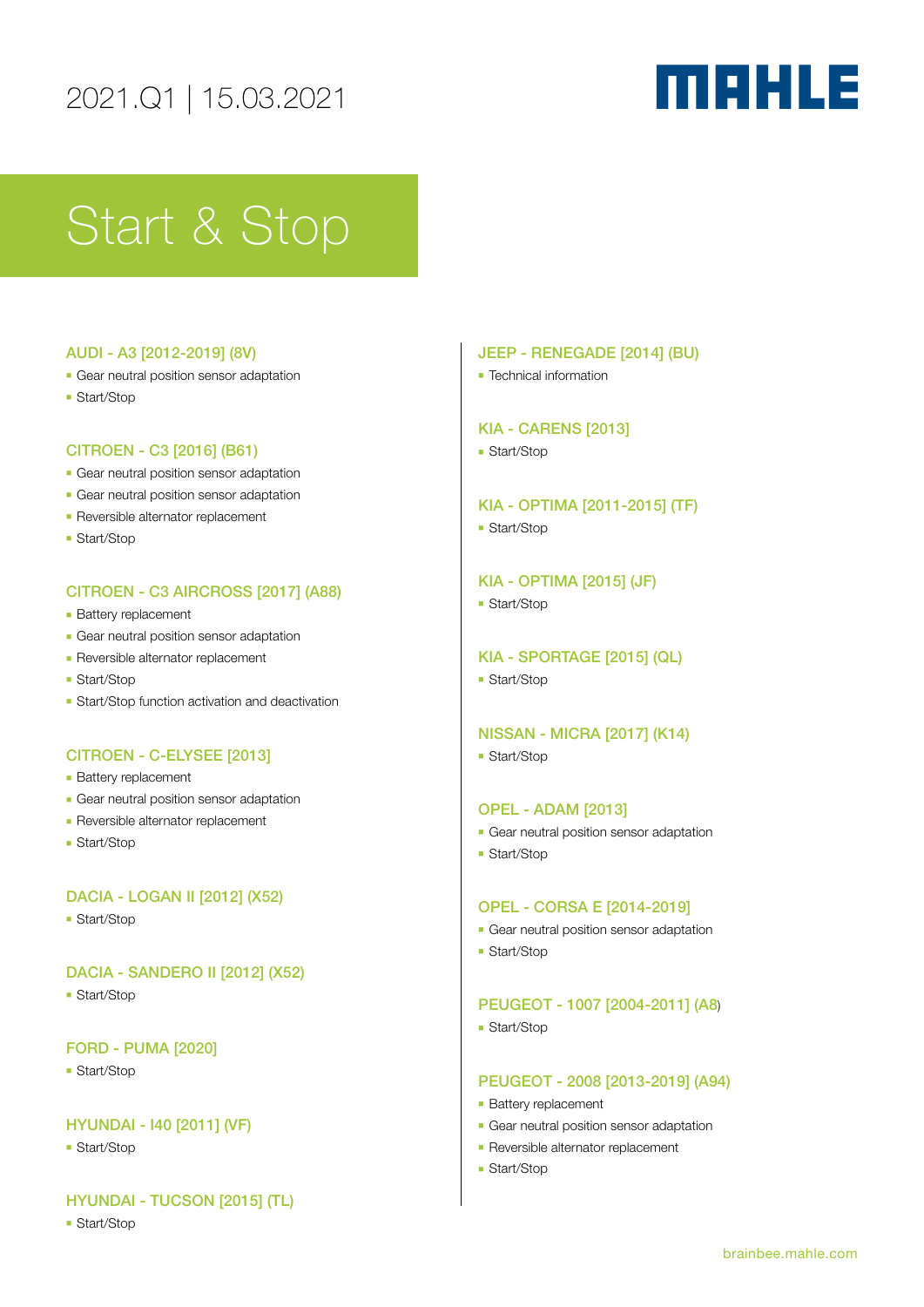# MAHLE

# Start & Stop

## PEUGEOT - 2008 [2020]

**- Start/Stop** 

## PEUGEOT - 208 [2012-2019]

- **Battery replacement**
- **-** Gear neutral position sensor adaptation
- **Reversible alternator replacement**
- **Start/Stop**

# RENAULT - TWINGO III [2014] (X07)

**- Start/Stop** 

## SEAT - LEON [2012-2019] (5F)

- **n** Gear neutral position sensor adaptation
- **Start/Stop**

### SKODA - OCTAVIA [2013-2019] (5E)

- **Gear neutral position sensor adaptation**
- **Start/Stop**

# VAUXHALL - ADAM [2013]

- **Gear neutral position sensor adaptation**
- **Start/Stop**

### VAUXHALL - CORSA E [2014-2019]

- **-** Gear neutral position sensor adaptation
- **Start/Stop**

## VOLKSWAGEN - CARAVELLE T6 [2015] (SG)

- **-** Gear neutral position sensor adaptation
- **Start/Stop**

### VOLKSWAGEN - GOLF VII [2012-2019] (5G)

- **Gear neutral position sensor adaptation**
- **Start/Stop**

## VOLKSWAGEN - MULTIVAN T6 [2015] (SG)

- **Gear neutral position sensor adaptation**
- **Start/Stop**

### VOLKSWAGEN - TRANSPORTER T6 [2015] (SG)

- **-** Gear neutral position sensor adaptation
- **Start/Stop**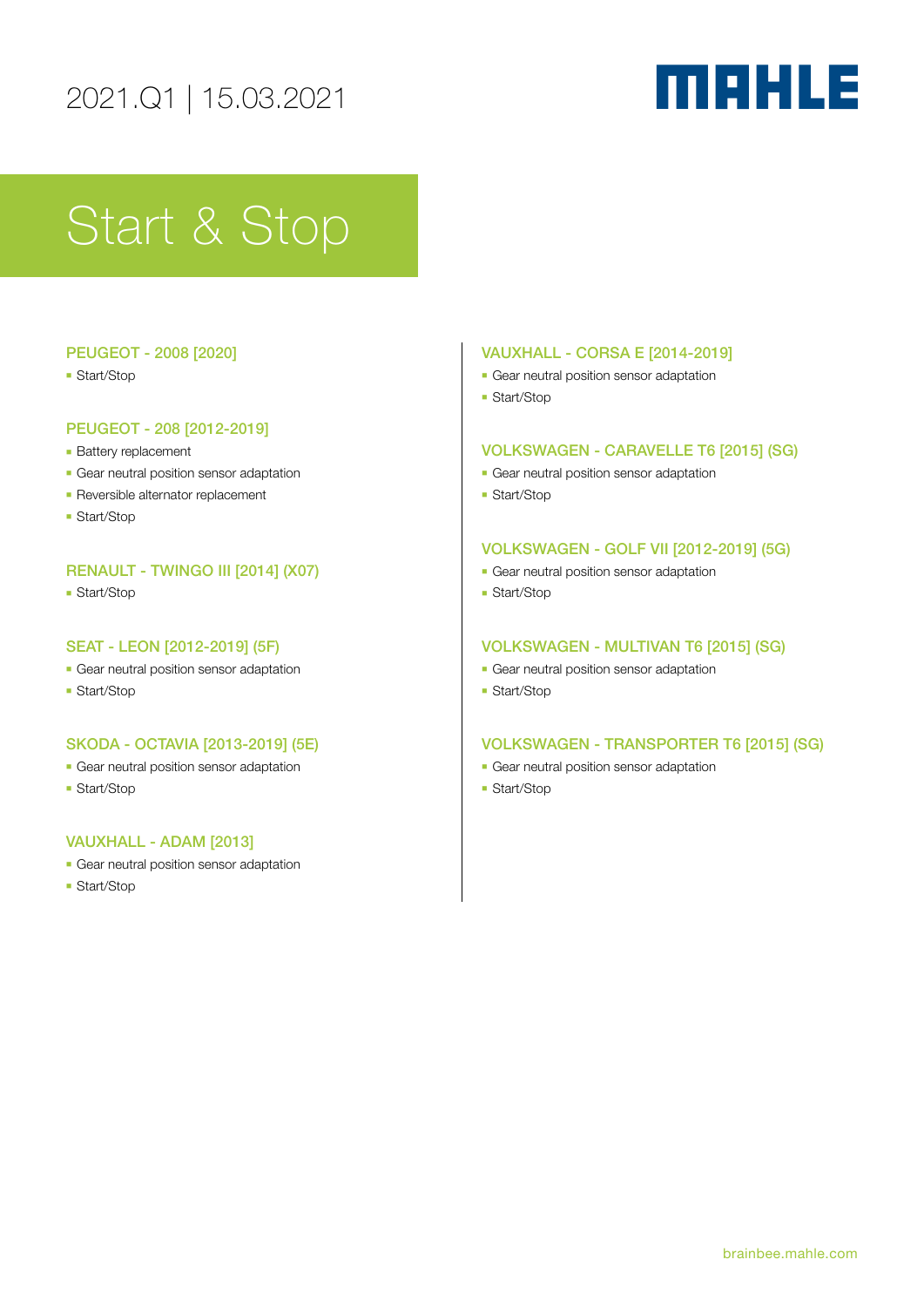# MAHLE

# Adjustments

### AUDI - A3 [2012-2019] (8V)

- **n** gear neutral position sensor adaptation
- $\blacksquare$  injector coding
- **n** self-learning parameters reset
- $\blacksquare$  throttle valve adaptation

# AUDI - A4 [2015] (8W)

- **n** brake circuit bleeding
- $\blacksquare$  brake pads replacing
- **n** TPMS learning procedure

### AUDI - A5 [2016] (F5)

- **•** brake circuit bleeding
- $\blacksquare$  brake pads replacing
- **TPMS** learning procedure

#### AUDI - A6 [2017] (4A)

- **n** brake circuit bleeding
- **•** brake pads replacing
- **TPMS** learning procedure

### AUDI - A7 [2017] (4K)

- **n** brake circuit bleeding
- $\blacksquare$  brake pads replacing
- **n** TPMS learning procedure

### AUDI - A8 [2017] (4N)

- **•** brake circuit bleeding
- **n** brake pads replacing
- **TPMS** learning procedure

#### AUDI - Q3 [2018] (3B)

- $\blacksquare$  brake pads replacing
- **TPMS** learning procedure

#### AUDI - Q5 [2017] (BY)

- **•** brake circuit bleeding
- $\blacksquare$  brake pads replacing
- **TPMS** learning procedure

#### AUDI - Q8 [2018] (4M)

- **n** brake circuit bleeding
- $\blacksquare$  brake pads replacing
- **TPMS** learning procedure

#### BMW - X2 [2018] (F39)

- **n** automatic gearbox: oil level check
- brake circuit bleeding
- $\blacksquare$  brake pads replacing
- **•** powerwindows initializing
- $\blacksquare$  remote control coding

#### CITROEN - BERLINGO 2 [2008-2014] (B9)

- **•** brake circuit bleeding
- $\blacksquare$  steering wheel angle calibration

### CITROEN - C3 [2002-2005] (A8)

- **n** injector coding
- self-learning parameters reset
- $\blacksquare$  throttle valve adaptation

#### CITROEN - C3 [2016] (B61)

- **•** battery replacement
- **-** gear neutral position sensor adaptation
- niector coding
- **n** reversible alternator replacement
- **n** self-learning parameters reset
- $\blacksquare$  throttle valve adaptation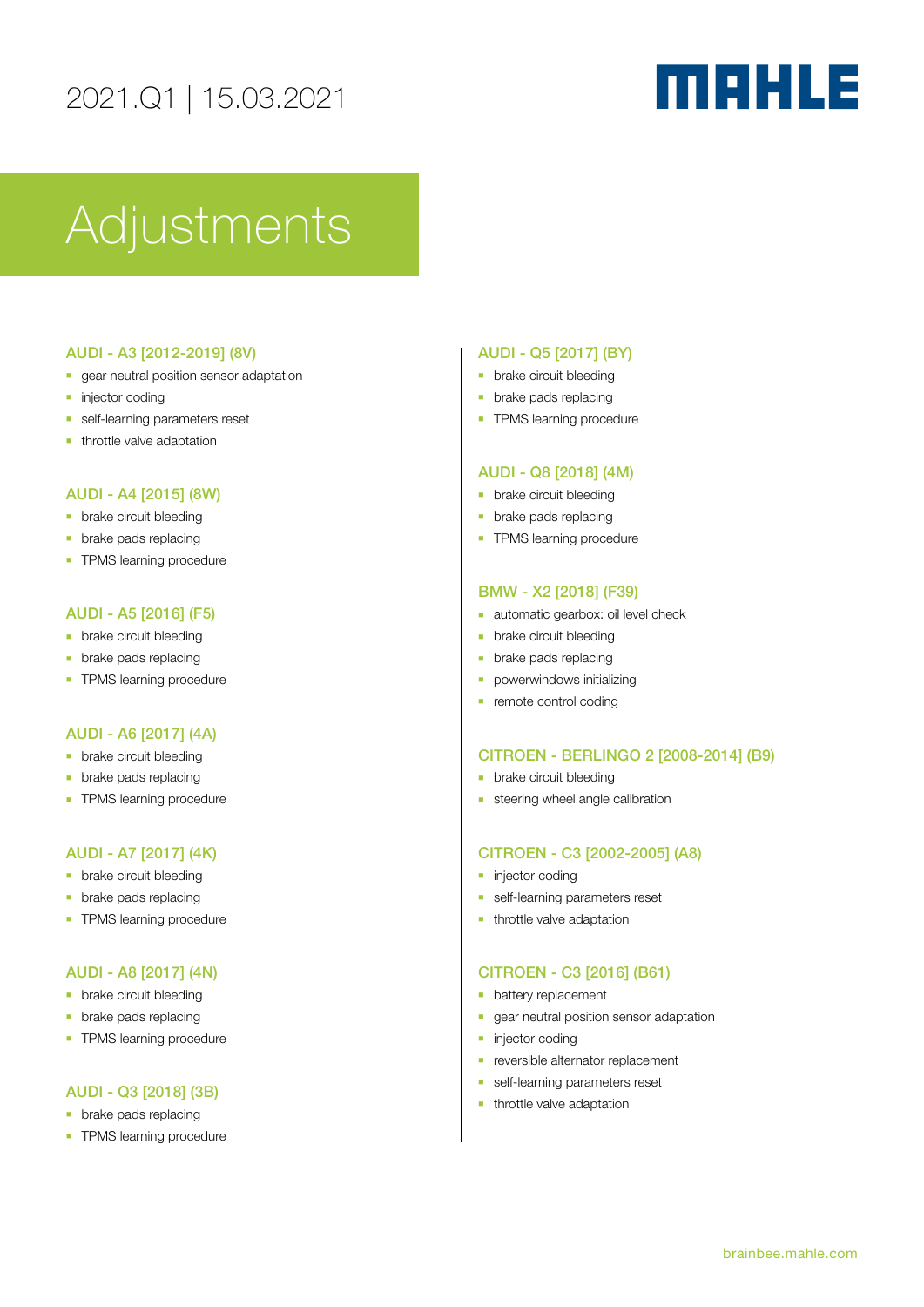# MAHLE

# Adjustments

# CITROEN - C3 AIRCROSS [2017] (A88)

- additive diesel control / ad blue
- **•** battery replacement
- **EGR** valve adaptation
- **n** gear neutral position sensor adaptation
- **n** injector coding
- **n** particulate filter system
- **n** reversible alternator replacement
- **n** self-learning parameters reset
- **n** throttle valve adaptation

# CITROEN - C4 [2005-2010] (B5)

- **n** brake circuit bleeding
- **n** injector coding
- **n** self-learning parameters reset
- $e$  steering wheel angle calibration
- **n** throttle valve adaptation

## CITROEN - C-ELYSEE [2013]

- **•** battery replacement
- **•** brake circuit bleeding
- **n** gear neutral position sensor adaptation
- niector coding
- **n** reversible alternator replacement
- **n** self-learning parameters reset
- $l$  service
- **n** throttle valve adaptation

## CITROEN - XSARA PICASSO [1999-2003] (N68)

- additive diesel control / ad blue
- **EGR** valve adaptation
- **n** injector coding
- **n** particulate filter system
- $\blacksquare$  throttle valve adaptation

#### DACIA - LOGAN II [2012] (X52)

- $\blacksquare$  injector coding
- **n** self-learning parameters reset
- $\blacksquare$  throttle valve adaptation

# DACIA - SANDERO II [2012] (X52)

- **n** injector coding
- **n** self-learning parameters reset
- $\blacksquare$  throttle valve adaptation

#### FIAT - TIPO [2015] (356)

- **n** injector coding
- **n** self-learning parameters reset
- **n** throttle valve adaptation

#### FORD - PUMA [2020]

- **n** battery replacement
- **n** self-learning parameters reset

#### HONDA - CR-V [2017]

- $\blacksquare$  brake pads replacing
- **n** self-learning parameters reset
- $\blacksquare$  throttle valve adaptation

#### HYUNDAI - I40 [2011] (VF)

- $\blacksquare$  additive diesel control / ad blue
- **EGR** valve adaptation
- $\blacksquare$  injector coding
- **-** particulate filter system
- **n** self-learning parameters reset
- $\blacksquare$  throttle valve adaptation

#### HYUNDAI - KONA [2018] (OS)

- **n** brake circuit bleeding
- **n** self-learning parameters reset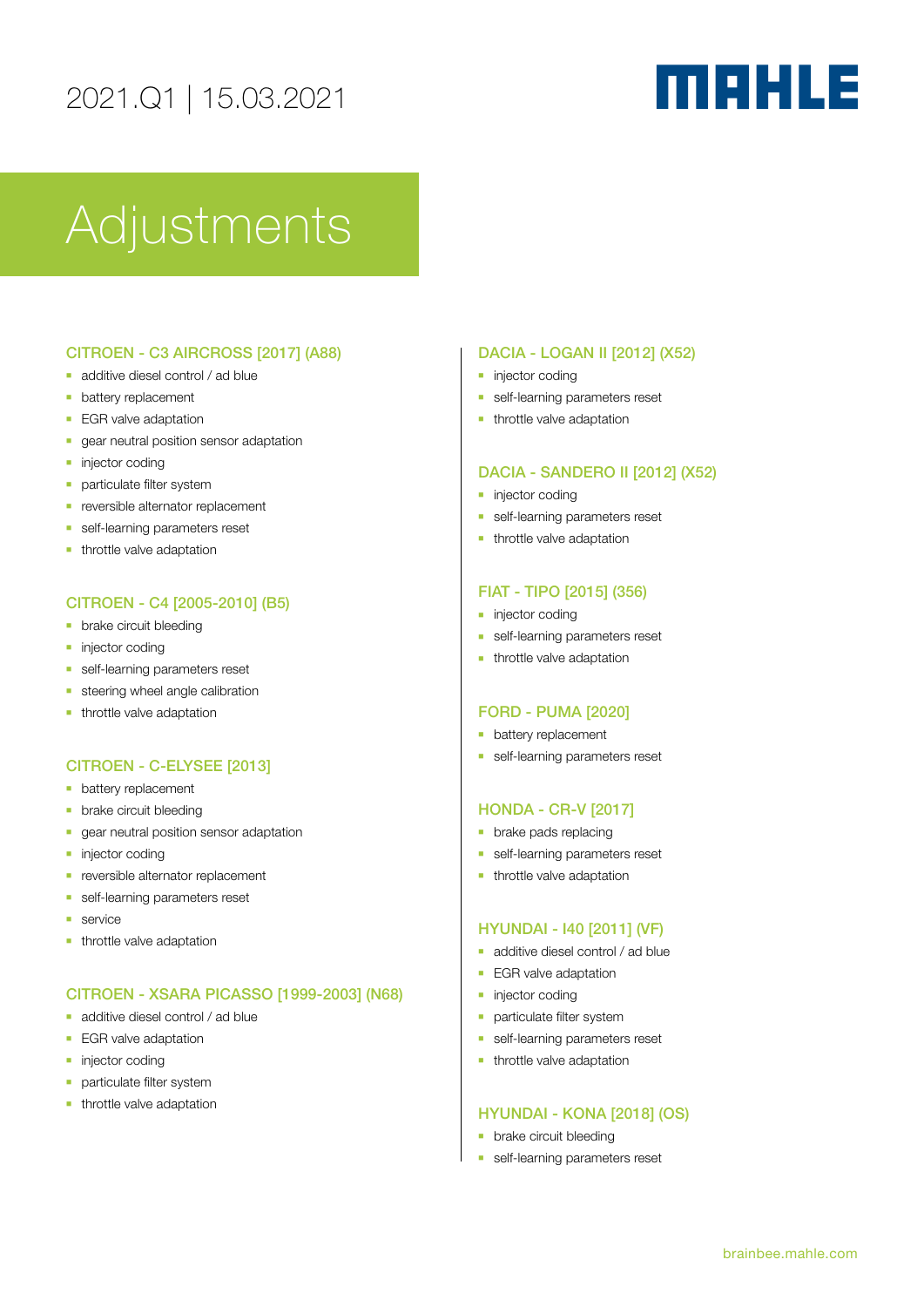# MAHLE

# **Adjustments**

# HYUNDAI - TUCSON [2015] (TL)

- **EGR** valve adaptation
- $\blacksquare$  injector coding
- **n** particulate filter system
- **n** self-learning parameters reset
- $\blacksquare$  throttle valve adaptation

## KIA - CARENS [2013]

- **EGR** valve adaptation
- **n** injector coding
- **n** particulate filter system
- **n** self-learning parameters reset
- $-$  throttle valve adaptation

# KIA - OPTIMA [2011-2015] (TF)

- **EGR** valve adaptation
- niector coding
- **n** particulate filter system
- **n** self-learning parameters reset
- $\blacksquare$  throttle valve adaptation

# KIA - OPTIMA [2015] (JF)

- **EGR** valve adaptation
- **n** injector coding
- **particulate filter system**
- **n** self-learning parameters reset
- **n** throttle valve adaptation

# KIA - SPORTAGE [2015] (QL)

- **EGR** valve adaptation
- niector coding
- **n** particulate filter system
- **n** self-learning parameters reset
- $\blacksquare$  throttle valve adaptation

# MERCEDES BENZ - C [2014] (205)

- **n** battery replacement
- **•** power accumulator replacement
- $\blacksquare$  transport mode

## MERCEDES BENZ - CLS [2017] (257)

- **•** battery replacement
- **power accumulator replacement**
- $-$  transport mode

### MERCEDES BENZ - GLC [2015] (X253)

- **n** battery replacement
- **p** power accumulator replacement
- $-$  transport mode

### MERCEDES BENZ - GLE [2019] (167)

- **•** battery replacement
- **power accumulator replacement**
- $-$  transport mode

### MERCEDES BENZ - S [2013] (222)

- **•** battery replacement
- **-** power accumulator replacement
- $\blacksquare$  transport mode

### MERCEDES BENZ - S [2014] (217)

- **•** battery replacement
- **p** power accumulator replacement
- $-$  transport mode

### NISSAN - MICRA [2017] (K14)

- niector coding
- **n** self-learning parameters reset
- $\blacksquare$  throttle valve adaptation

# OPEL - ADAM [2013]

- **n** engine oil service reset
- **n** gear neutral position sensor adaptation
- **n** self-learning parameters reset
- $\blacksquare$  throttle valve adaptation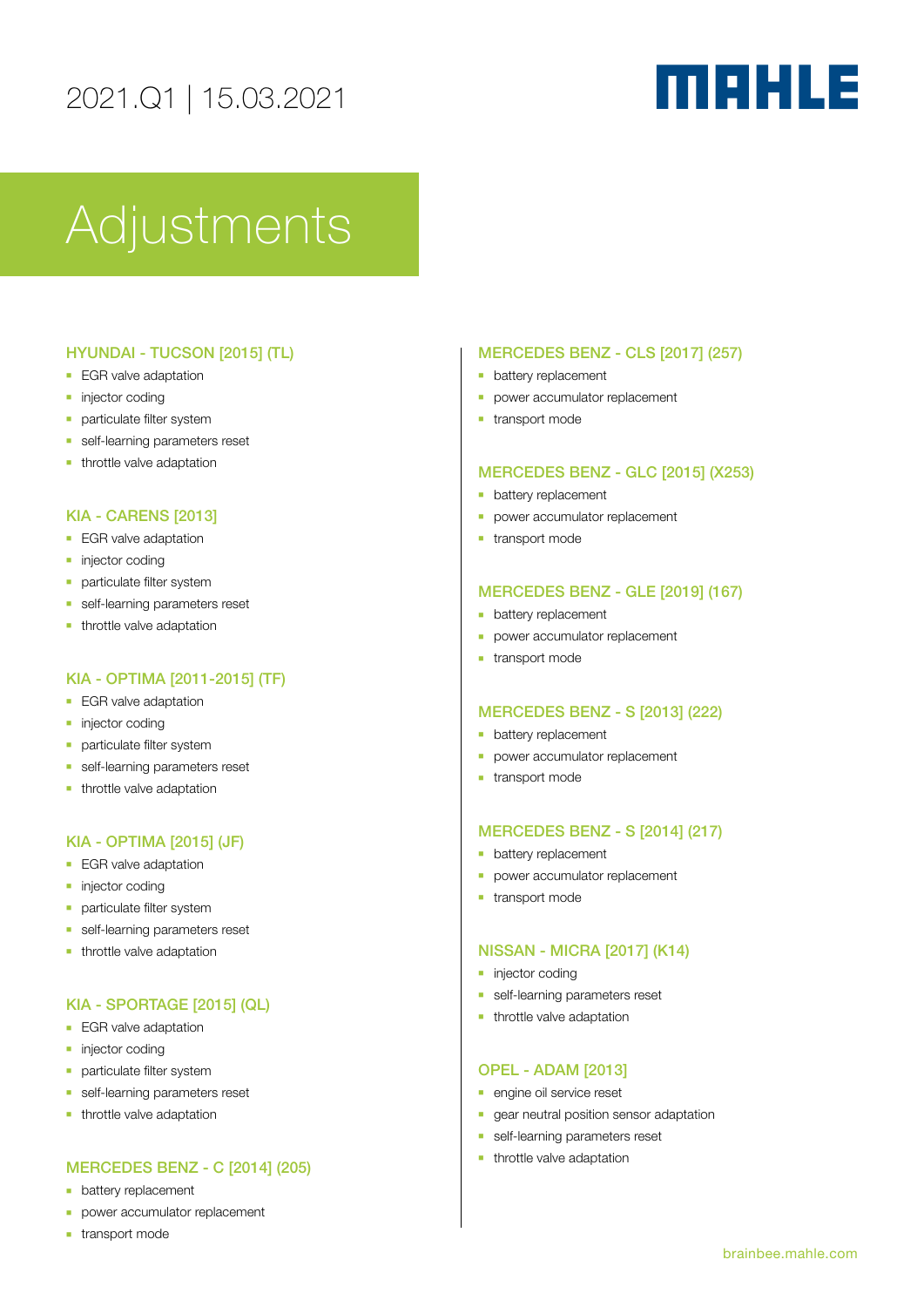# MAHLE

# **Adjustments**

# OPEL - CORSA E [2014-2019]

- **n** engine oil service reset
- n gear neutral position sensor adaptation
- **n** self-learning parameters reset
- $\blacksquare$  throttle valve adaptation

### OPEL - GRANDLAND X [2017]

**n** gear neutral position sensor adaptation

## OPEL - VIVARO [2006-2014]

- **EGR** valve adaptation
- **n** injector coding
- **n** self-learning parameters reset
- $\blacksquare$  throttle valve adaptation

# PEUGEOT - 1007 [2004-2011] (A8)

- $\blacksquare$  additive diesel control / ad blue
- **key coding**
- remote control coding
- <sup>n</sup> service

### PEUGEOT - 2008 [2013-2019] (A94)

- **•** battery replacement
- n gear neutral position sensor adaptation
- injector coding
- reversible alternator replacement
- **n** self-learning parameters reset
- $-$  throttle valve adaptation

### PEUGEOT - 2008 [2020]

- **•** brake circuit bleeding
- $\blacksquare$  brake pads replacing
- n gear neutral position sensor adaptation
- nitialization of the rain and light sensor
- $\blacksquare$  key coding
- $n$  remote control coding
- **E** service: reset of diesel maintenance indicator
- **n** service: reset of petrol maintenance indicator

#### PEUGEOT - 208 [2012-2019]

- **•** battery replacement
- **n** gear neutral position sensor adaptation
- niector coding
- **n** reversible alternator replacement
- **n** self-learning parameters reset
- $\blacksquare$  throttle valve adaptation

### PEUGEOT - 508 [2018]

- $\blacksquare$  initialization of the rain and light sensor
- **-** powerwindows initializing
- $\blacksquare$  steering wheel angle calibration

#### PORSCHE - MACAN [2013] (95B)

- **n** service: reset of diesel maintenance indicator
- **E** service: reset of petrol maintenance indicator

#### RENAULT - TRAFIC II ph2 [2006-2014] (X83)

- **EGR** valve adaptation
- **n** injector coding
- **n** self-learning parameters reset
- $\blacksquare$  throttle valve adaptation

### RENAULT - TWINGO III [2014] (X07)

- niector coding
- self-learning parameters reset
- $\blacksquare$  throttle valve adaptation

#### SEAT - LEON [2012-2019] (5F)

- **n** gear neutral position sensor adaptation
- **n** injector coding
- **n** self-learning parameters reset
- $\blacksquare$  throttle valve adaptation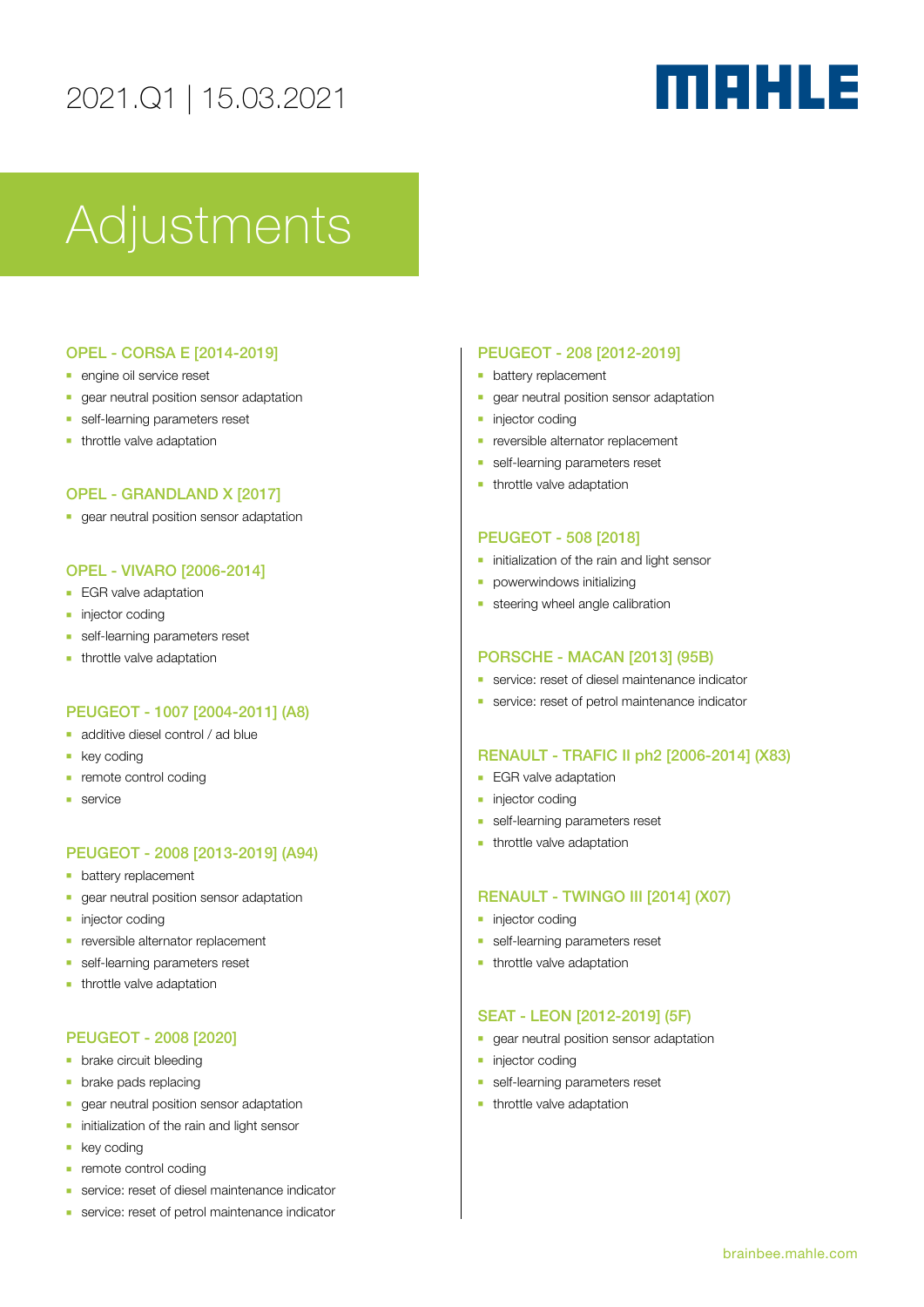# MAHLE

# Adjustments

## SKODA - OCTAVIA [2013-2019] (5E)

- **n** gear neutral position sensor adaptation
- $\blacksquare$  injector coding
- **n** self-learning parameters reset
- $\blacksquare$  throttle valve adaptation

# VAUXHALL - ADAM [2013]

- **n** engine oil service reset
- gear neutral position sensor adaptation
- **n** self-learning parameters reset
- $\blacksquare$  throttle valve adaptation

## VAUXHALL - CORSA E [2014-2019]

- **n** engine oil service reset
- n gear neutral position sensor adaptation
- **n** self-learning parameters reset
- $\blacksquare$  throttle valve adaptation

# VAUXHALL - GRANDLAND X [2017]

**n** gear neutral position sensor adaptation

# VOLKSWAGEN - CARAVELLE T6 [2015] (SG)

- n additive diesel control / ad blue
- **EGR** valve adaptation
- **n** gear neutral position sensor adaptation
- $\blacksquare$  injector coding
- **n** particulate filter system
- self-learning parameters reset
- service
- $-$  throttle valve adaptation

# VOLKSWAGEN - GOLF VII [2012-2019] (5G)

- n gear neutral position sensor adaptation
- **n** injector coding
- **n** self-learning parameters reset
- $\blacksquare$  throttle valve adaptation

#### VOLKSWAGEN - MULTIVAN T6 [2015] (SG)

- $\blacksquare$  additive diesel control / ad blue
- **EGR** valve adaptation
- <sup>n</sup> gear neutral position sensor adaptation
- $\blacksquare$  injector coding
- **n** particulate filter system
- **n** self-learning parameters reset
- $s$ ervice
- $-$  throttle valve adaptation

#### VOLKSWAGEN - TOUAREG [2017] (CR)

- **•** brake circuit bleeding
- $\blacksquare$  brake pads replacing
- **TPMS learning procedure**

#### VOLKSWAGEN - TRANSPORTER T6 [2015] (SG)

- **n** additive diesel control / ad blue
- **EGR** valve adaptation
- **n** gear neutral position sensor adaptation
- niector coding
- <sup>n</sup> particulate filter system
- self-learning parameters reset
- service
- $\blacksquare$  throttle valve adaptation

#### VOLVO - XC60 [2017]

- $\blacksquare$  brake pads replacing
- **n** service: reset of diesel maintenance indicator
- **E** service: reset of petrol maintenance indicator

### VOLVO - XC60 [2017]

 $\blacksquare$  steering wheel angle calibration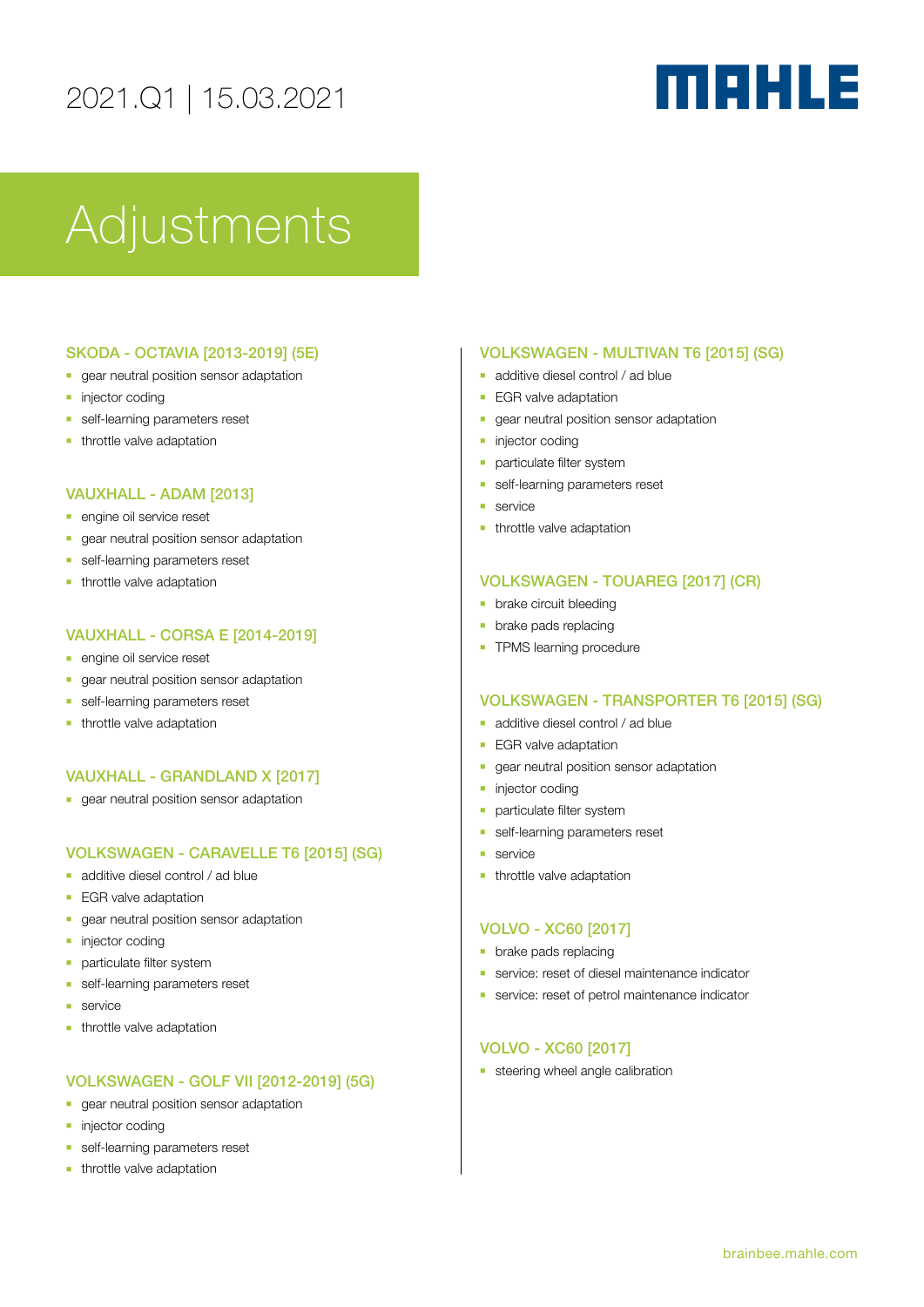# MAHLE

# New content on already issued systems

## AUDI A1 [2010-2018] (8X)

- **ABS** indicator light
- $\blacksquare$  ABS return flow pump
- Basic setting of ESP sensors
- **Brake circuit bleeding**
- **Brake roller test operating mode**
- **Brake system indicator light**
- Check hydraulic lines after their replacement
- Control unit function test
- ECU coding
- **Electronic stability program deactivation**
- **ESP** (electronic stability program) indicator light
- **ESP** (electronic stability program) warning light
- **Expanded differential electronic blocking**
- Front left ABS inlet valve
- Front right ABS inlet valve
- **Hill-start assistant**
- **Hydraulic brake assistant**
- **Rear axle deceleration**
- **Rear left ABS inlet valvel**
- Rear right ABS inlet valve
- **Reset Factory Default**
- **Resetting of all adaptations**
- Steering angle sensor: zero point calibration
- Straight brake stabilization
- **Tire pressure monitoring display, no basic setting**

# AUDI - A4 [2008-2016] (8K)

- **n** Tow bar installing
- Tow bar uninstalling

# AUDI - A5 [2007-2017] (8T)

- Tow bar installing
- **n** Tow bar uninstalling

## AUDI - A6 [2011-2018] (4G)

- **Tow bar installing**
- $\blacksquare$  Tow bar uninstalling

## AUDI - Q5 [2008-2017] (8R)

- $\blacksquare$  Tow bar installing
- **n** Tow bar uninstalling

# AUDI - Q7 [2015-2020] (4M)

- **ECU** coding
- **Electric drive motor: basic setting**
- Rotor position sensor for driving motor: offset

### BMW - Z4 [2002-2009] (E85)

- **Engine cooling fan**
- $Fuel$  pump
- **•** Valvetronic (VANOS) limit positions learning
- **NANOS** exhaust
- **NANOS** inlet
- Variable geometry intake manifold

### CITROEN - C4 [2010-2016] (B71)

- **-** Actuation fuel tank flap
- **Additional rear side lamps**
- n Air conditioning refrigerant compressor solenoid valve command
- **Black panel mode**
- **Body computer security code programming**
- **Body computer working mode**
- **Brake lights**
- Deadlocking deactivation of the front doors
- **-** Driver seat electric adjustment authorization
- **•** Driving lights
- **Engine oil level check**
- External lateral lighting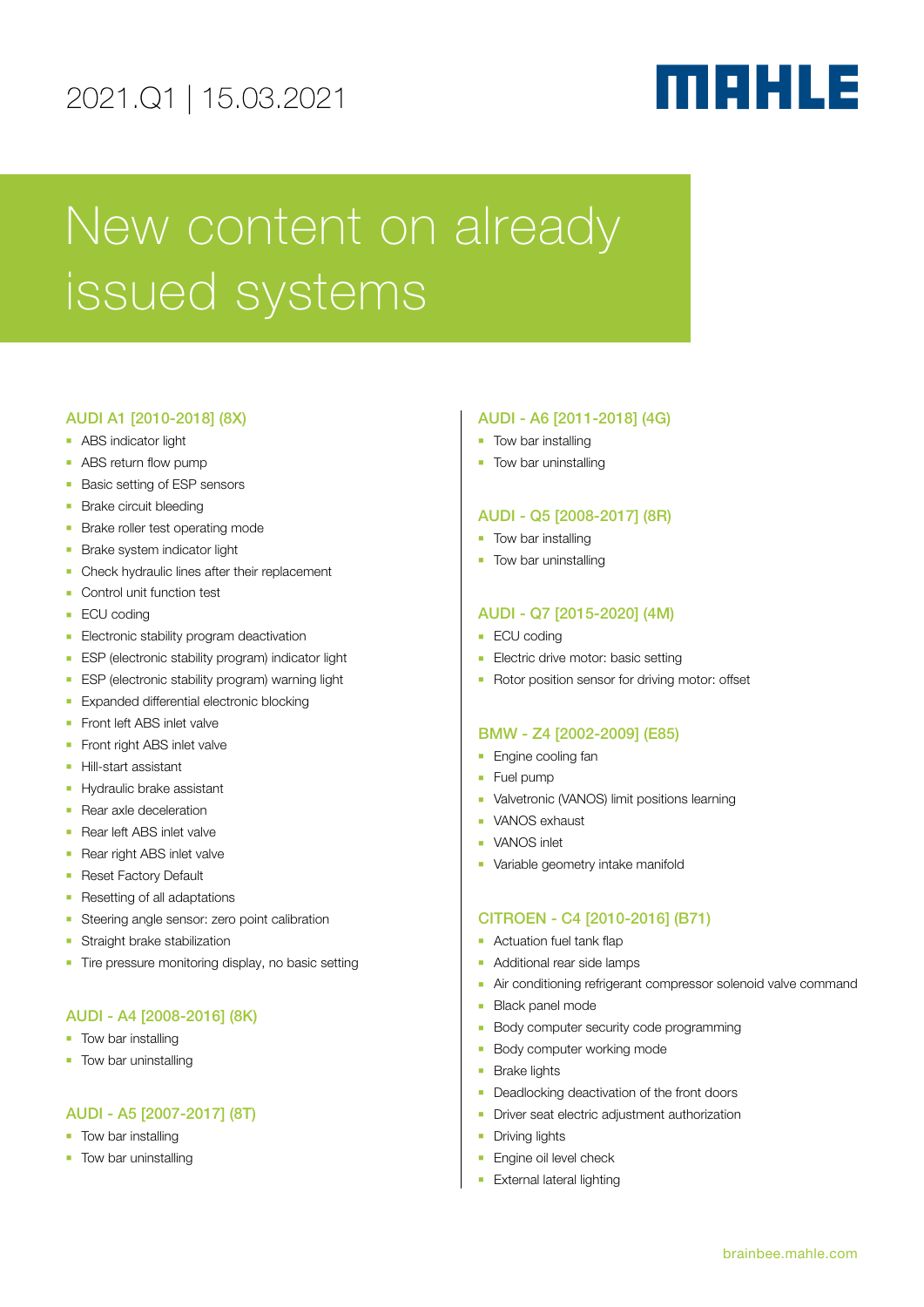# MAHLE

# New content on already issued systems

# CITROEN - C4 [2010-2016] (B71)

- **External lateral lighting (by the door control module)**
- Forcing fuel level measurement data
- **Front ceiling lamp on**
- Front doors deadlocking
- Front doors threshold lighting
- Global central locking of vehicle
- <sup>n</sup> Global central unlocking with no change of status of the child lock
- Glove compartment illumination
- **Hands-free electronic key operation check**
- n Indicator light of the door central locking
- **n** Instructions for high frequency remote control reprogramming
- $\blacksquare$  Internal controls and display lighting
- **Key coding**
- **Example 1** Lighting of the hazard warning lamps button LED
- **Naintenance program choice**
- Opening rear screen
- Rear ceiling lamp or rear reading light lighting
- Rear fog lights lighting
- Rear window defrost relay
- Rear windscreen wiper
- Resetting the counter of the number of restarts
- Reverse motion lights
- Security code control inserted into the body computer
- Selective locking of the vehicle doors
- Side door locking motor relays
- Tailgate/boot interior lamp
- **n** Trunk opening
- Turn signal left: vehicle and trailer
- **Turn signal right: vehicle and trailer**
- Viewing of display menu parameters
- Viewing of display menu status parameters
- VIN code writing
- Wired electric windows operation authorisation

### CITROEN - DS4 [2011-2015] (B75)

- **-** Actuation fuel tank flap
- Additional rear side lamps
- **Air conditioning refrigerant compressor solenoid valve command**
- **Black panel mode**
- **Body computer security code programming**
- **Body computer working mode**
- $B$ rake lights
- Deadlocking deactivation of the front doors
- **•** Driver seat electric adjustment authorization
- **Driving lights**
- **Engine oil level check**
- External lateral lighting
- **External lateral lighting (by the door control module)**
- Forcing fuel level measurement data
- **Front ceiling lamp on**
- Front doors deadlocking
- Front doors threshold lighting
- Global central locking of vehicle
- <sup>n</sup> Global central unlocking with no change of status of the child lock
- Glove compartment illumination
- **Hands-free electronic key operation check**
- n Indicator light of the door central locking
- **n** Instructions for high frequency remote control reprogramming
- Internal controls and display lighting
- $\blacksquare$  Key coding
- **Example 1** Lighting of the hazard warning lamps button LED
- Maintenance program choice
- Opening rear screen
- Rear ceiling lamp or rear reading light lighting
- Rear fog lights lighting
- Rear window defrost relay
	- Rear windscreen wiper
	- Resetting the counter of the number of restarts
	- Reverse motion lights
	- Security code control inserted into the body computer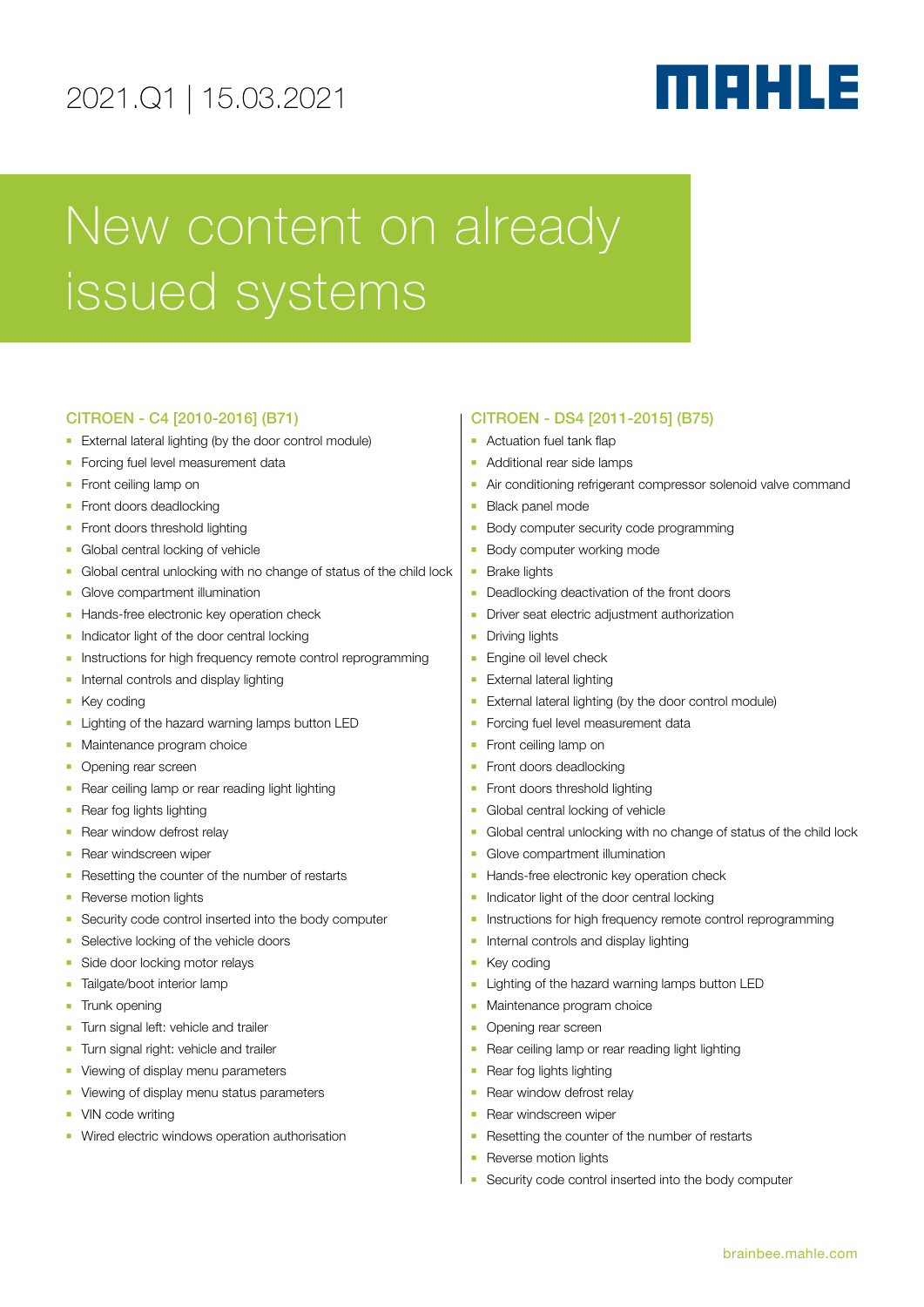# MAHLE

# New content on already issued systems

# CITROEN - DS4 [2011-2015] (B75)

- **B** Selective locking of the vehicle doors
- Side door locking motor relays
- **Tailgate/boot interior lamp**
- **n** Trunk opening
- **Turn signal left: vehicle and trailer**
- **Turn signal right: vehicle and trailer**
- Viewing of display menu parameters
- Viewing of display menu status parameters
- **NO VIN code writing**
- Wired electric windows operation authorisation

# DS - DS4 [2015-2018]

- $\blacksquare$  Actuation fuel tank flap
- **Additional rear side lamps**
- **Air conditioning refrigerant compressor solenoid valve command**
- **Black panel mode**
- **Body computer security code programming**
- **Body computer working mode**
- $B$ rake lights
- Deadlocking deactivation of the front doors
- **-** Driver seat electric adjustment authorization
- **n** Driving lights
- **Engine oil level check**
- **External lateral lighting**
- **External lateral lighting (by the door control module)**
- Forcing fuel level measurement data
- **Front ceiling lamp on**
- Front doors deadlocking
- Front doors threshold lighting
- **n** Global central locking of vehicle
- <sup>n</sup> Global central unlocking with no change of status of the child lock
- **n** Glove compartment illumination
- **Hands-free electronic key operation check**
- Indicator light of the door central locking
- **n** Instructions for high frequency remote control reprogramming
- **n** Internal controls and display lighting
- Key coding
- **E** Lighting of the hazard warning lamps button LED
- **n** Maintenance program choice
- Opening rear screen
- Rear ceiling lamp or rear reading light lighting
- $\blacksquare$  Rear fog lights lighting
- Rear window defrost relay
- **Rear windscreen wiper**
- Resetting the counter of the number of restarts
- **Reverse motion lights**
- Security code control inserted into the body computer
- Selective locking of the vehicle doors
- Side door locking motor relays
- **n** Tailgate/boot interior lamp
- Trunk opening
- Turn signal left: vehicle and trailer
- Turn signal right: vehicle and trailer
- Viewing of display menu parameters
- Viewing of display menu status parameters
- VIN code writing
- Wired electric windows operation authorisation

### SMART - FORTWO [2007-2014] (451)

- **-** Alternator indicator light
- **-** Charge pressure control vacuum trasducer
- **Compression test**
- **Diesel particulate filter replacement**
- **EGR** solenoid valve
- **Fuel pump**
- **n** Glow output stage
- Heater booster PTC
- Heating of lambda probe upstream
- Idle quality: cylinders smooth running
- Injection capacity regulator
- $\blacksquare$  Injector coding
- **NIL Lamp**
- Particulate filter forced regeneration (moving vehicle)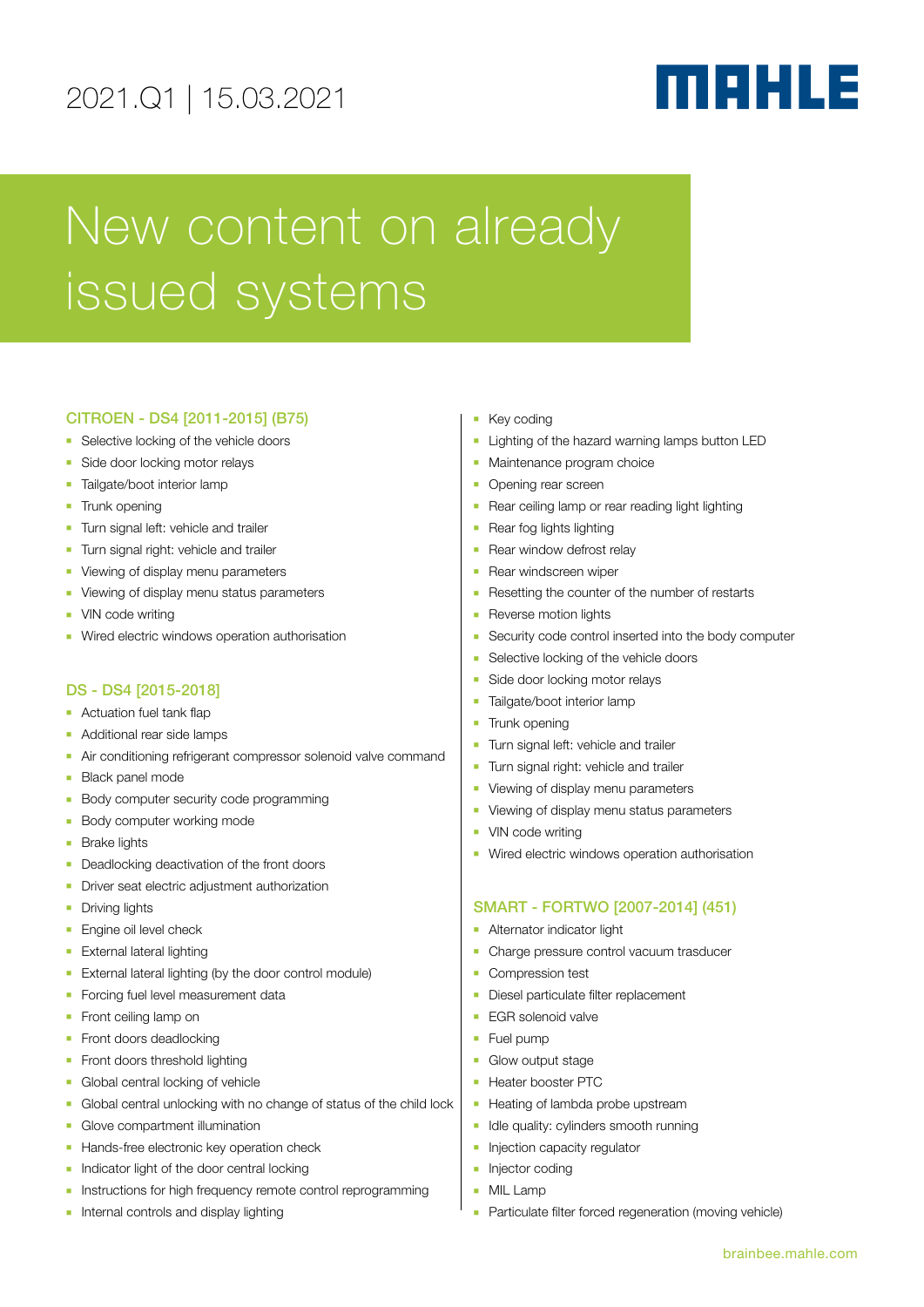# MAHLE

# New content on already issued systems

# SMART - FORTWO [2007-2014] (451)

- $\blacksquare$  Pre glow control indicator lamp
- Rail pressure regulation valve
- **n** Throttle valve actuator

## SUZUKI - JIMNY [2018]

- **-** Dynamic front camera calibration (moving vehicle)
- High beam assistance mode
- <sup>n</sup> Static front camera calibration (stationary vehicle with target)

### SUZUKI - SWIFT [2017]

- Dynamic front camera calibration (moving vehicle)
- **High beam assistance mode**
- <sup>n</sup> Static front camera calibration (stationary vehicle with target)

# VOLKSWAGEN - CADDY [2015] (SA)

- **Avoidance for overtaking not allowed**
- **Brake roller test operating mode**
- **ECU** coding
- **Emergency brake function activation (plausibility)**
- **Lens heating**
- **n** Multiple assignment of buttons in multi-function steering wheel
- Option for presetting of time gap
- **-** Reactivation after multiple emergency braking activations
- Static front radar calibration (stationary vehicle with mirror)
- Vertical misalignment detection

# VOLKSWAGEN - PASSAT [2011-2015] (36)

- Tire pressure monitoring system (TPMS): wheels sensors ID codes writing, front left
- Tire pressure monitoring system (TPMS): wheels sensors ID codes writing, front right
- **n** Tire pressure monitoring system (TPMS): wheels sensors ID codes writing, rear left
- n Tire pressure monitoring system (TPMS): wheels sensors ID codes writing, rear right

# VOLKSWAGEN - PASSAT CC [2008-2012] (35)

- Tire pressure monitoring system (TPMS): wheels sensors ID codes writing, front left
- <sup>n</sup> Tire pressure monitoring system (TPMS): wheels sensors ID codes writing, front right
- **Tire pressure monitoring system (TPMS): wheels sensors ID codes** writing, rear left
- Tire pressure monitoring system (TPMS): wheels sensors ID codes writing, rear right

## VOLKSWAGEN - SHARAN [2010] (7N)

- **•** Avoidance for overtaking not allowed
- **Brake roller test operating mode**
- $ECU$  coding
- **Emergency brake function activation (plausibility)**
- **Lens heating**
- **n** Multiple assignment of buttons in multi-function steering wheel
- Option for presetting of time gap
- Reactivation after multiple emergency braking activations
- **But Static front radar calibration (stationary vehicle with mirror)**
- **•** Vertical misalignment detection

# VOLKSWAGEN - TIGUAN [2007-2018] (5N)

- Tire pressure monitoring system (TPMS): wheels sensors ID codes writing, front left
- Tire pressure monitoring system (TPMS): wheels sensors ID codes writing, front right
- Tire pressure monitoring system (TPMS): wheels sensors ID codes writing, rear left
- Tire pressure monitoring system (TPMS): wheels sensors ID codes writing, rear right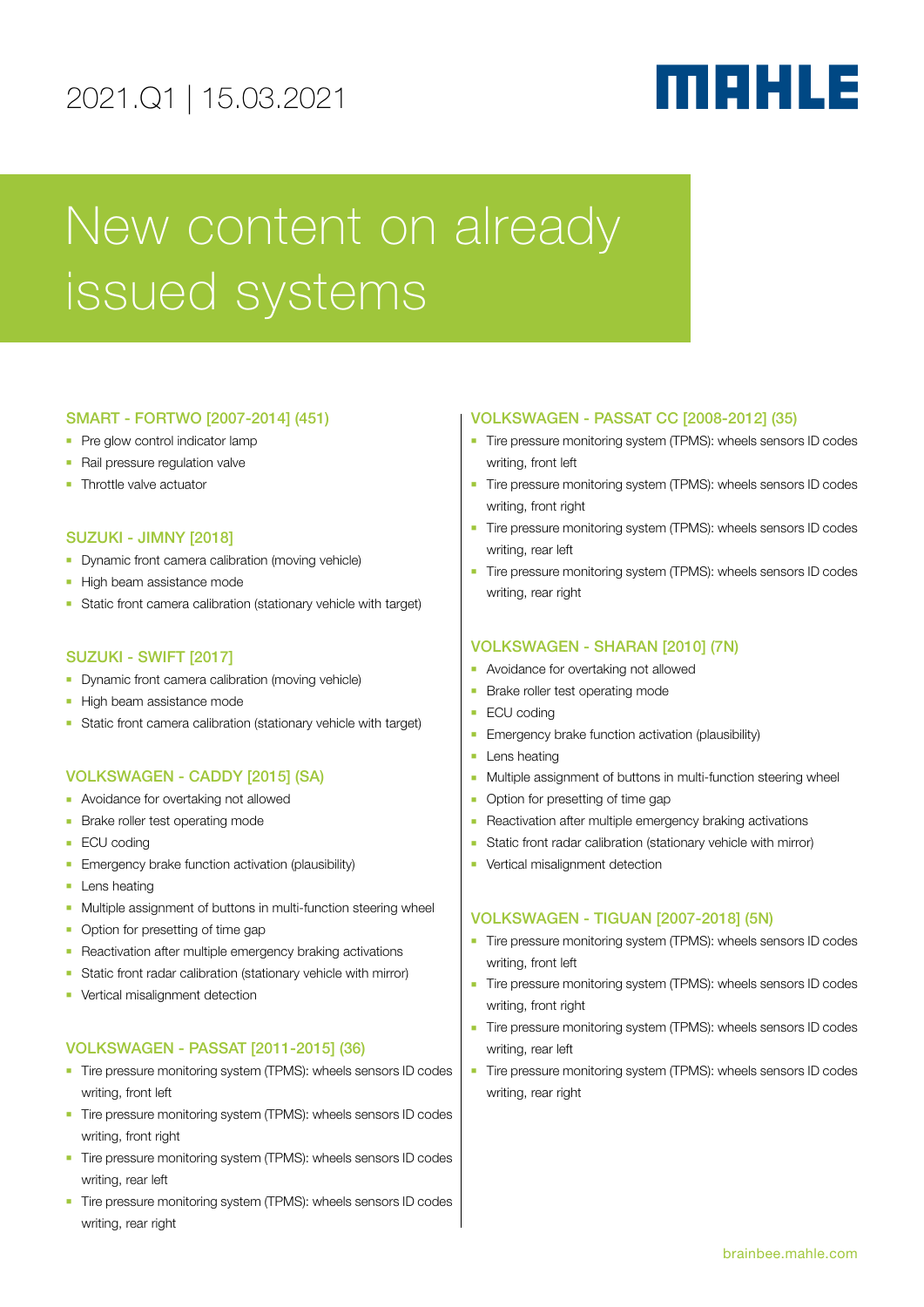

| Model                                     | <b>System</b>                     | <b>Faults reading</b><br>and erasure | <b>Parameters and</b><br>status reading | <b>Activations</b>                     | <b>Adjustments</b> |
|-------------------------------------------|-----------------------------------|--------------------------------------|-----------------------------------------|----------------------------------------|--------------------|
| <b>AUDI</b>                               |                                   |                                      |                                         |                                        |                    |
| A1 [2018] (GB)                            | SRS (AIRBAG)                      | ۰                                    | ٠                                       | ٠                                      | ٠                  |
| A3 [2012-2019] (8V)                       | EFI (electronic petrol injection) | ٠                                    | ٠                                       | ٠                                      | ۰                  |
| A3 [2020] (8Y)                            | Adaptive cruise control           | ٠                                    | ٠                                       | ٠                                      | ٠                  |
| A4 [2015] (8W)                            | ABS                               | ۰                                    | ٠                                       | $\begin{array}{c} \bullet \end{array}$ | $\ddot{}$          |
| A5 [2016] (F5)                            | ABS                               | ٠                                    | ٠                                       | ٠                                      | ٠                  |
| A6 [2017] (4A)                            | <b>ABS</b>                        | ٠                                    | ٠                                       | ٠                                      | ۰                  |
| A7 [2017] (4K)                            | ABS                               | ٠                                    | ٠                                       | ٠                                      | ٠                  |
| A8 [2017] (4N)                            | <b>ABS</b>                        | ٠                                    | ۰                                       | ۰                                      | ٠                  |
| Q3 [2018] (3B)                            | ABS                               | ٠                                    | ۰                                       | ٠                                      | ٠                  |
| Q5 [2017] (BY)                            | <b>ABS</b>                        | ٠                                    | ٠                                       | $\begin{array}{c} \bullet \end{array}$ | ٠                  |
| Q8 [2018] (4M)                            | ABS                               | ۰                                    | ٠                                       | ٠                                      | ٠                  |
| <b>BMW</b>                                |                                   |                                      |                                         |                                        |                    |
| 5 [2017] (G30)                            | Lights system                     | ٠                                    | ٠                                       |                                        | ٠                  |
|                                           | Suspensions                       |                                      | ۰                                       | ٠                                      | ٠                  |
| X2 [2018] (F39)                           | <b>ABS</b>                        |                                      |                                         | ÷                                      |                    |
|                                           | Automatic Gearbox                 |                                      |                                         |                                        |                    |
|                                           | <b>Body Computer</b>              |                                      |                                         | ۰                                      |                    |
|                                           | SRS (airbag)                      | ٠                                    | ۰                                       |                                        | ۰                  |
| <b>CITROEN</b>                            |                                   |                                      |                                         |                                        |                    |
| BERLINGO 2 [2008-2014] (B9)               | <b>ABS</b>                        | ٠                                    | ٠                                       | $\ddot{}$                              | ٠                  |
| C3 [2002-2005] (A8)                       | EFI (Electronic petrol injection) | ٠                                    | ٠                                       | ٠                                      | ۰                  |
| C3 [2016] (B61)                           | EFI (Electronic petrol injection) | ۰                                    | ٠                                       | ۰                                      | ۰                  |
| C3 AIRCROSS [2017] (A88)                  | EDI (Electronic diesel injection) | ٠                                    | ٠                                       | ٠                                      | ٠                  |
|                                           | EFI (Electronic petrol injection) | ٠                                    | ٠                                       | ٠                                      | ٠                  |
| C4 [2005-2010] (B5)                       | <b>ABS</b>                        | ٠                                    | ٠                                       | ٠                                      | ٠                  |
|                                           | EFI (Electronic petrol injection) | ۰                                    | ۰                                       | ۰                                      | ۰                  |
| C5 [2005-2008] (X3)                       | SRS (Airbag)                      | ٠                                    | ٠                                       | ٠                                      | ٠                  |
| C6 [2006-2012] (X6)                       | SRS (Airbag)                      | ۰                                    | ۰                                       | ۰                                      | ٠                  |
| C-ELYSEE [2013]                           | <b>ABS</b>                        |                                      | ٠                                       | ٠                                      | ٠                  |
|                                           | Body computer                     |                                      |                                         |                                        |                    |
|                                           | EFI (Electronic petrol injection) |                                      |                                         | ٠                                      | ۰                  |
|                                           | Powersteering                     |                                      |                                         |                                        |                    |
|                                           | SRS (Airbag)                      | ٠                                    |                                         |                                        | ٠                  |
| <b>XSARA PICASSO [1999-2003]</b><br>(N68) | EDI (Electronic diesel injection) | ٠                                    | ٠                                       | ٠                                      | ٠                  |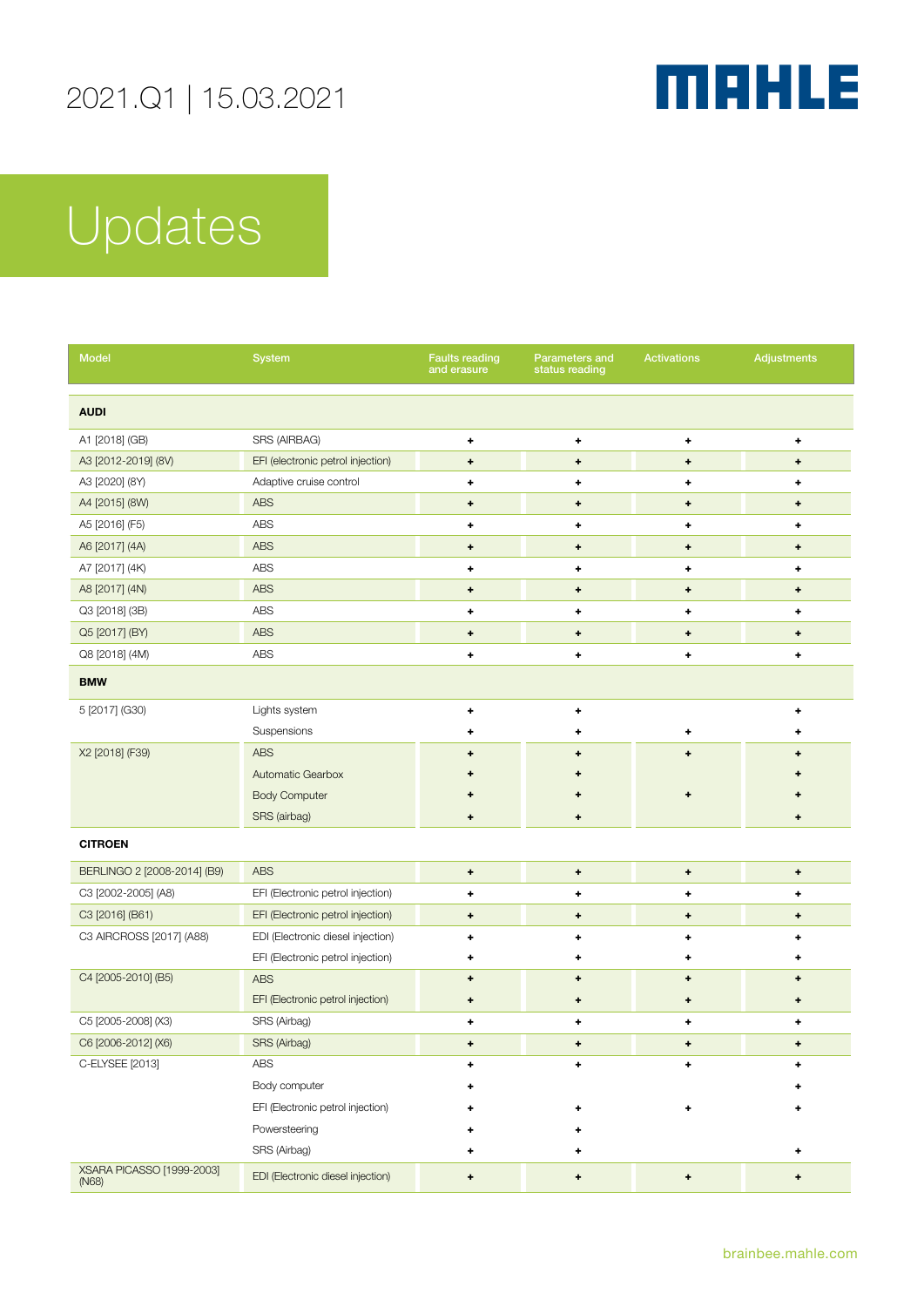

| <b>Model</b>            | System                            | <b>Faults reading</b><br>and erasure   | Parameters and<br>status reading | <b>Activations</b> | Adjustments  |
|-------------------------|-----------------------------------|----------------------------------------|----------------------------------|--------------------|--------------|
| <b>DACIA</b>            |                                   |                                        |                                  |                    |              |
| LOGAN II [2012] (X52)   | EFI (Electronic petrol injection) | ٠                                      | ۰                                | ٠                  | ۰            |
| SANDERO II [2012] (X52) | EFI (Electronic petrol injection) | $\ddot{}$                              | $\ddot{}$                        | $\ddot{}$          | $\ddot{}$    |
| <b>FIAT</b>             |                                   |                                        |                                  |                    |              |
| 500e [2020] (332)       | Camera control module             | ۰                                      | ٠                                |                    | ٠            |
| TIPO [2015] (356)       | EFI (Electronic petrol injection) | $\ddot{}$                              | ÷                                | $\ddot{}$          | $\ddot{}$    |
| <b>FORD</b>             |                                   |                                        |                                  |                    |              |
| <b>KUGA [2020]</b>      | Camera control module             | $\bullet$                              | ٠                                |                    | ٠            |
| PUMA [2020]             | <b>ABS</b>                        | ٠                                      | ÷                                |                    | ٠            |
|                         | Air conditioning                  |                                        |                                  |                    |              |
|                         | Body computer                     |                                        |                                  | ٠                  | ٠            |
|                         | Central gateway                   |                                        |                                  |                    |              |
|                         | Dashboard                         |                                        |                                  | ٠                  |              |
|                         | EFI (electronic petrol injection) | ٠                                      |                                  | ٠                  | ٠            |
|                         | Powersteering                     |                                        |                                  |                    |              |
|                         | SRS (airbag)                      | ٠                                      | ۰                                |                    |              |
| <b>HONDA</b>            |                                   |                                        |                                  |                    |              |
| CR-V [2017]             | <b>ABS</b>                        | ٠                                      | ۰                                | ٠                  | ٠            |
|                         | Air conditioning                  |                                        |                                  |                    |              |
|                         | EFI (Electronic petrol injection) |                                        |                                  |                    |              |
|                         | Powersteering                     |                                        |                                  |                    |              |
|                         | SRS (Airbag)                      | ٠                                      | ٠                                |                    |              |
| <b>HYUNDAI</b>          |                                   |                                        |                                  |                    |              |
| I40 [2011] (VF)         | EDI (Electronic diesel injection) | ٠                                      | ٠                                | ٠                  | ٠            |
| KONA [2018] (OS)        | <b>ABS</b>                        | ۰                                      | ۰                                | ۰                  | ٠            |
|                         | EDI (Electronic diesel injection) | ۰                                      | ۰                                | ٠                  | ۰            |
| TUCSON [2015] (TL)      | EDI (Electronic diesel injection) | ٠                                      | ٠                                | $\ddot{}$          | ٠            |
| <b>KIA</b>              |                                   |                                        |                                  |                    |              |
| CARENS [2013]           | EDI (Electronic diesel injection) | ٠                                      | ٠                                | ٠                  | ٠            |
| OPTIMA [2011-2015] (TF) | EDI (Electronic diesel injection) | $\begin{array}{c} \bullet \end{array}$ | ٠                                | $\ddot{}$          | $\ddot{}$    |
| OPTIMA [2015] (JF)      | Camera control module             | ٠                                      | ٠                                |                    | ٠            |
|                         | EDI (Electronic diesel injection) | ٠                                      | ٠                                | ٠                  | ٠            |
| SPORTAGE [2015] (QL)    | EDI (Electronic diesel injection) | $\pmb{\ast}$                           | $\ddot{}$                        | $\pmb{\ast}$       | $\pmb{\ast}$ |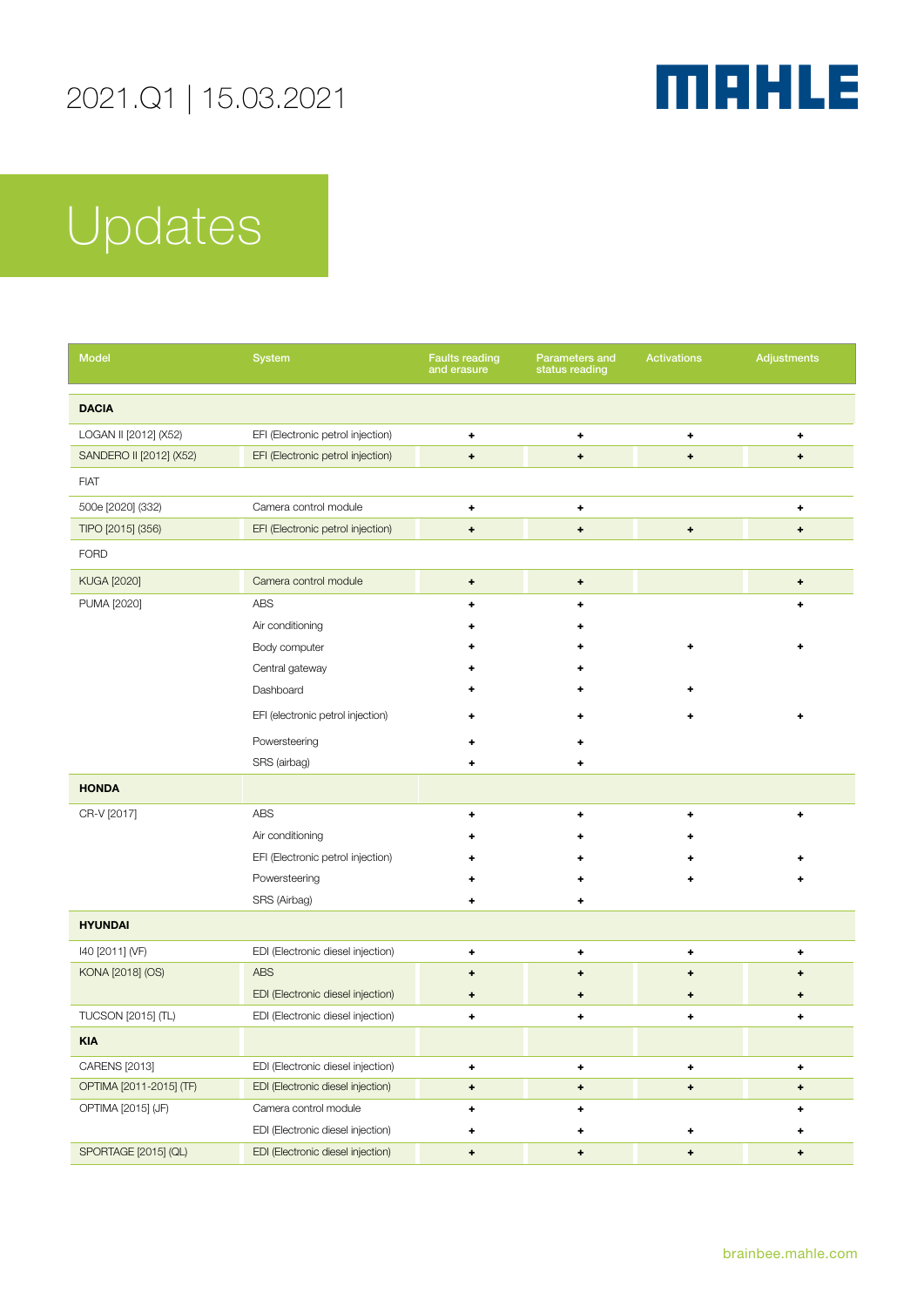

| <b>Model</b>                       | <b>System</b>                     | <b>Faults reading</b><br>and erasure   | <b>Parameters and</b><br>status reading | <b>Activations</b>               | <b>Adjustments</b>               |
|------------------------------------|-----------------------------------|----------------------------------------|-----------------------------------------|----------------------------------|----------------------------------|
| <b>LAND ROVER</b>                  |                                   |                                        |                                         |                                  |                                  |
| RANGE ROVER VELAR [2017]<br>(L560) | Adaptive cruise control           | ٠                                      |                                         |                                  | ٠                                |
| <b>MERCEDES</b>                    |                                   |                                        |                                         |                                  |                                  |
| A [2012-2018] (176)                | EDI (Electronic diesel injection) | ٠                                      | ٠                                       | ٠                                | ٠                                |
| A [2018] (177)                     | Automatic gearbox                 | ٠                                      | $\begin{array}{c} + \end{array}$        |                                  | $\begin{array}{c} + \end{array}$ |
|                                    | Fuel system                       | ٠                                      | ۰                                       | ٠                                | ٠                                |
| B [2011-2018] (246)                | EDI (Electronic diesel injection) | ۰                                      | ۰                                       | $\begin{array}{c} + \end{array}$ | ٠                                |
| B [2019] (247)                     | Automatic gearbox                 | ٠                                      | ٠                                       |                                  | ٠                                |
|                                    | Fuel system                       | ۰                                      | 4                                       | ۰                                | ٠                                |
| C [2014] (205)                     | Parking assistance system         | ۰                                      | ٠                                       | ۰                                | ٠                                |
|                                    | Body computer                     |                                        |                                         |                                  |                                  |
|                                    | Automatic gearbox                 | ٠                                      | ۰                                       | ۰                                | ٠                                |
| CLA [2013-2019] (117)              | EDI (Electronic diesel injection) | ٠                                      | ٠                                       | ٠                                | ٠                                |
| CLA [2019] (118)                   | Automatic gearbox                 | $\begin{array}{c} + \end{array}$       | ۰                                       |                                  | $\begin{array}{c} + \end{array}$ |
| CLS [2011-2017] (218)              | Parking assistance system         | ۰                                      | ۰                                       | ۰                                | ٠                                |
|                                    | Automatic gearbox                 | ۰                                      | ۰                                       | ۰                                | ۰                                |
| CLS [2017] (257)                   | Body computer                     | $\begin{array}{c} \bullet \end{array}$ | $\ddot{}$                               | $\ddot{}$                        | $\ddot{}$                        |
| CLS [2017] (257)                   | Automatic gearbox                 | ٠                                      | ٠                                       | ٠                                | ٠                                |
| E [2009-2016] (207)                | Parking assistance system         | ۰                                      | ۰                                       | ۰                                | ۰                                |
| E [2009-2016] (212)                | Parking assistance system         | ٠                                      | ٠                                       | ٠                                | ٠                                |
| E [2015] (213)                     | Automatic gearbox                 | $\begin{array}{c} \bullet \end{array}$ | $\begin{array}{c} \bullet \end{array}$  | +                                | $\ddot{}$                        |
| G [2018] (463)                     | Powersteering                     | ٠                                      | ٠                                       |                                  | ٠                                |
| GL [2012-2015] (X166)              | Parking assistance system         | ۰                                      | ٠                                       | ٠                                | ٠                                |
| GLA [2013-2019] (X156)             | Parking assistance system         | ٠                                      | ٠                                       | ٠                                | ٠                                |
| GLA [2013-2019] (X156)             | EDI (Electronic diesel injection) | ۰                                      | ۰                                       | ۰                                | ۰                                |
| GLB [2020] (247)                   | Camera control module             | ٠                                      | ٠                                       | ٠                                | ٠                                |
| GLB [2020] (247)                   | Fuel system                       | ٠                                      | ۰                                       | ٠                                | ٠                                |
| GLC [2015] (X253)                  | Parking assistance system         | ۰                                      | ۰                                       | ٠                                | ٠                                |
| GLC [2015] (X253)                  | Body computer                     |                                        | ۰                                       | ۰                                |                                  |
| GLC [2015] (X253)                  | Automatic gearbox                 |                                        | ٠                                       | ٠                                | ٠                                |
|                                    | Radar                             |                                        | ٠                                       |                                  | ٠                                |
| GLE [2015-2018] (166)              | Parking assistance system         | ۰                                      | ٠                                       | $\ddot{}$                        | $\ddot{}$                        |
| GLE [2015-2019] (292)              | Parking assistance system         | ٠                                      | ٠                                       | ٠                                | ٠                                |
| GLE [2019] (167)                   | Body computer                     | ٠                                      | ۰                                       | ÷                                | ٠                                |
|                                    | Automatic gearbox                 |                                        |                                         |                                  |                                  |
|                                    | Powersteering                     |                                        |                                         |                                  |                                  |
|                                    | Fuel system                       |                                        |                                         | ٠                                |                                  |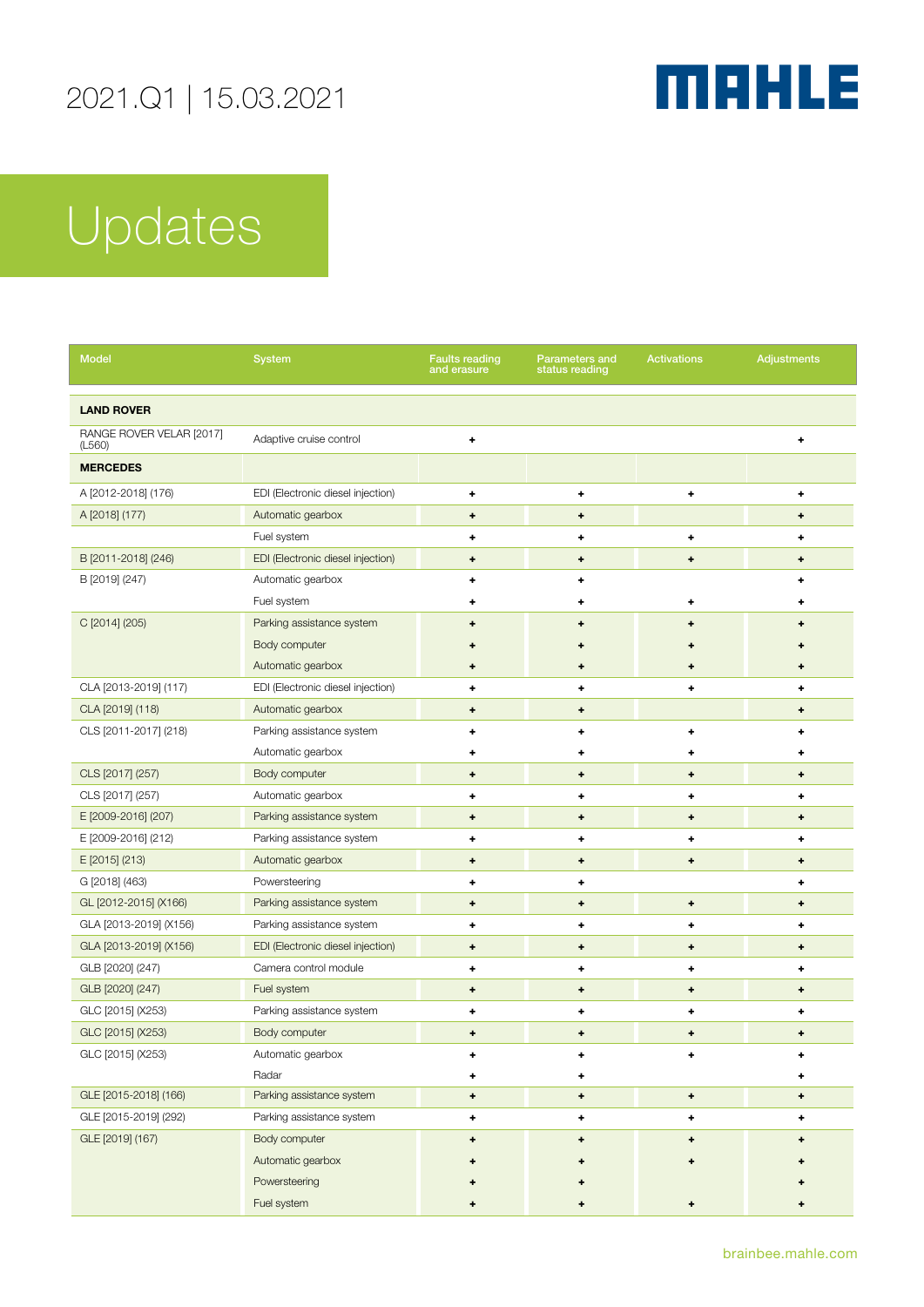

| <b>Model</b>           | <b>System</b>                     | <b>Faults reading</b><br>and erasure              | Parameters and<br>status reading | <b>Activations</b>                                | <b>Adjustments</b>   |
|------------------------|-----------------------------------|---------------------------------------------------|----------------------------------|---------------------------------------------------|----------------------|
| <b>MERCEDES</b>        |                                   |                                                   |                                  |                                                   |                      |
| GLS [2015-2019] (X166) | Parking assistance system         | ٠                                                 | ٠                                | ٠                                                 | ٠                    |
| GLS [2019] (167)       | Powersteering                     | ٠                                                 | $\ddot{\phantom{1}}$             |                                                   | ٠                    |
| ML [2012-2015] (166)   | Parking assistance system         | ٠                                                 | ٠                                | ٠                                                 | ÷                    |
| S [2013] (222)         | Body computer                     | ٠                                                 | $\ddot{}$                        | $\ddot{}$                                         | ٠                    |
|                        | Automatic gearbox                 | ٠                                                 | ۰                                | ٠                                                 | ٠                    |
| S [2014] (217)         | Body computer                     | ٠                                                 | ٠                                | ٠                                                 | ٠                    |
|                        | Automatic gearbox                 | ٠                                                 | ۰                                | ٠                                                 | ٠                    |
| SLK [2011] (172)       | Automatic gearbox                 | ٠                                                 | ٠                                | $\ddot{}$                                         | ۰                    |
| SPRINTER [2018] (907)  | Electronic ignition switch        | ٠                                                 | ٠                                | ٠                                                 | ٠                    |
|                        | Fuel system                       | ٠                                                 |                                  | ٠                                                 |                      |
|                        | Powersteering                     | ٠                                                 | ٠                                |                                                   | ٠                    |
| <b>NISSAN</b>          |                                   |                                                   |                                  |                                                   |                      |
| MICRA [2017] (K14)     | EFI (Electronic petrol injection) | ٠                                                 | ٠                                | ٠                                                 | ٠                    |
| <b>OPEL</b>            |                                   |                                                   |                                  |                                                   |                      |
| ADAM [2013]            | EFI (Electronic petrol injection) | ٠                                                 | ٠                                | ٠                                                 | ٠                    |
| CORSA E [2014-2019]    | EFI (Electronic petrol injection) | ٠                                                 | ٠                                | $\begin{array}{c} \bullet \\ \bullet \end{array}$ | ٠                    |
| GRANDLAND X [2017]     | Automatic gearbox                 | ٠                                                 | ٠                                | ٠                                                 | ٠                    |
|                        | Dashboard                         |                                                   |                                  |                                                   |                      |
|                        | Powersteering                     |                                                   |                                  | ۰                                                 |                      |
| VIVARO [2006-2014]     | EDI (Electronic diesel injection) | $\begin{array}{c} \bullet \\ \bullet \end{array}$ | ٠                                | $\ddot{\phantom{1}}$                              | $\ddot{\phantom{1}}$ |
| <b>PEUGEOT</b>         |                                   |                                                   |                                  |                                                   |                      |
| 1007 [2004-2011] (A8)  | Additive diesel control           | ٠                                                 | ٠                                | $\begin{array}{c} \bullet \\ \bullet \end{array}$ | ٠                    |
|                        | Air conditioning                  |                                                   |                                  | ٠                                                 |                      |
|                        | Body computer                     |                                                   |                                  | ۰                                                 |                      |
|                        | Dashboard                         |                                                   |                                  | ۰                                                 |                      |
| 2008 [2013-2019] (A94) | EFI (Electronic petrol injection) | ٠                                                 | ٠                                | ٠                                                 | ٠                    |
| 2008 [2020]            | <b>ABS</b>                        | ٠                                                 | ٠                                | ٠                                                 | ÷                    |
|                        | Air conditioning                  |                                                   |                                  |                                                   |                      |
|                        | Automatic gearbox                 |                                                   |                                  |                                                   |                      |
|                        | Battery control system            |                                                   |                                  |                                                   |                      |
|                        | Body computer                     |                                                   |                                  |                                                   |                      |
|                        | Dashboard                         |                                                   |                                  |                                                   |                      |
|                        | Parking assistance system         |                                                   |                                  |                                                   |                      |
|                        | Powersteering                     |                                                   |                                  |                                                   |                      |
|                        | Rain light sensor                 |                                                   |                                  |                                                   |                      |
|                        | SRS (airbag)                      |                                                   |                                  |                                                   |                      |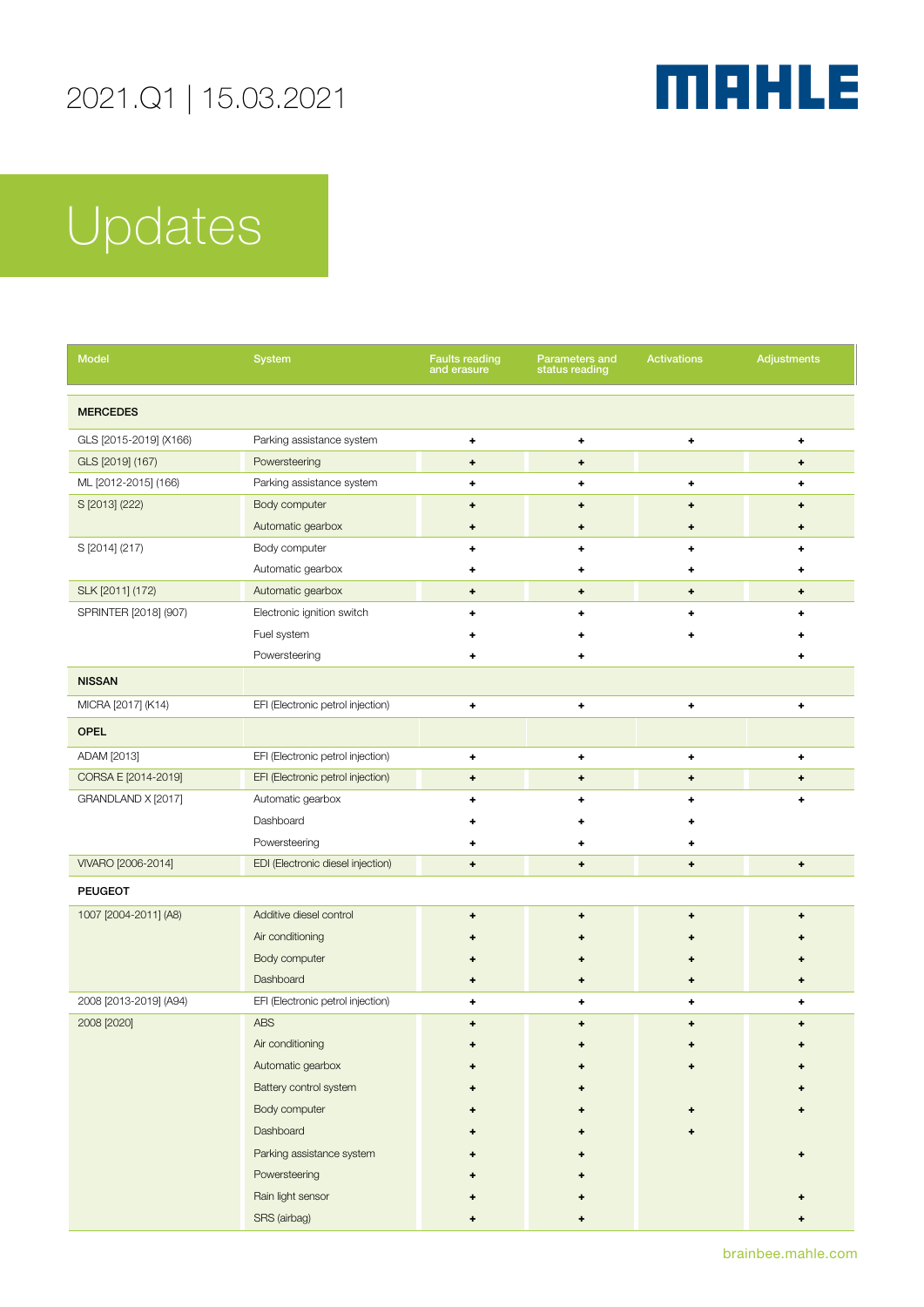

| <b>Model</b>                    | <b>System</b>                     | <b>Faults reading</b><br>and erasure   | Parameters and<br>status reading | <b>Activations</b>   | <b>Adjustments</b> |
|---------------------------------|-----------------------------------|----------------------------------------|----------------------------------|----------------------|--------------------|
| <b>PEUGEOT</b>                  |                                   |                                        |                                  |                      |                    |
| 208 [2012-2019]                 | EFI (Electronic petrol injection) | $\ddot{}$                              | ٠                                | ٠                    | ٠                  |
| 5008 [2009-2017] (T8)           | Door system                       | ٠                                      | $\ddot{}$                        | $\ddot{}$            |                    |
| 508 [2018]                      | Doors system                      | ٠                                      | ٠                                | $\ddot{}$            |                    |
|                                 | Electric vehicle warning sounds   |                                        |                                  |                      |                    |
|                                 | Multifunctional steering wheel    |                                        |                                  |                      |                    |
|                                 | Parking assistance system         |                                        |                                  | ٠                    |                    |
|                                 | Rain light sensor                 |                                        |                                  |                      |                    |
|                                 | Steering control unit             | ٠                                      | ٠                                | ٠                    | ٠                  |
| <b>PORSCHE</b>                  |                                   |                                        |                                  |                      |                    |
| MACAN [2013] (95B)              | Dashboard                         | ٠                                      | ٠                                | ٠                    | ٠                  |
| <b>RENAULT</b>                  |                                   |                                        |                                  |                      |                    |
| CAPTUR II [2020]                | Camera control module             | ٠                                      | ٠                                |                      | ٠                  |
|                                 | Radar                             |                                        |                                  |                      |                    |
| CLIO V [2019]                   | Camera control module             | ٠                                      | $\ddot{}$                        |                      | ٠                  |
|                                 | Radar                             | ۰                                      | $\ddot{}$                        |                      | ٠                  |
| FLUENCE [2011-2015] (X38)       | Battery control system            | ٠                                      | ٠                                |                      |                    |
|                                 | Charger system                    |                                        |                                  |                      |                    |
|                                 | Electric motor                    |                                        |                                  |                      |                    |
| KANGOO II PH02 [2013] (X61)     | Battery control system            | ٠                                      |                                  |                      |                    |
|                                 | Charger system                    |                                        |                                  |                      |                    |
|                                 | Electric motor                    | ٠                                      | ٠                                | ۰                    |                    |
| MASTER III [2010] (X62)         | Battery control system            | ٠                                      |                                  |                      |                    |
|                                 | Charger system                    |                                        |                                  |                      |                    |
|                                 | Electric motor                    | ٠                                      |                                  | ۰                    | ٠                  |
| TRAFIC II ph2 [2006-2014] (X83) | EDI (Electronic diesel injection) | $\begin{array}{c} \bullet \end{array}$ | $\ddot{}$                        | $\ddot{\phantom{0}}$ | $\ddot{}$          |
| TWINGO III [2014] (X07)         | EFI (Electronic petrol injection) | ٠                                      | ٠                                | ÷                    | ٠                  |
| <b>SEAT</b>                     |                                   |                                        |                                  |                      |                    |
| LEON [2012-2019] (5F)           | EFI (Electronic petrol injection) | ٠                                      | ٠                                | ٠                    | ٠                  |
| <b>SKODA</b>                    |                                   |                                        |                                  |                      |                    |
| KAMIQ [2019]                    | SRS (Airbag)                      | ٠                                      | $\ddag$                          | ٠                    | ٠                  |
| OCTAVIA [2013-2019] (5E)        | EFI (Electronic petrol injection) | $\pmb{\ast}$                           | $\ddag$                          | $\ddot{}$            | ٠                  |
| RAPID [2012-2019] (NH)          | Cruise control                    | $\ddot{\phantom{1}}$                   | ٠                                | ٠                    | ٠                  |
| <b>SCALA [2019]</b>             | SRS (Airbag)                      | $\ddag$                                | $\ddag$                          | $\ddot{}$            | $\pmb{\ast}$       |